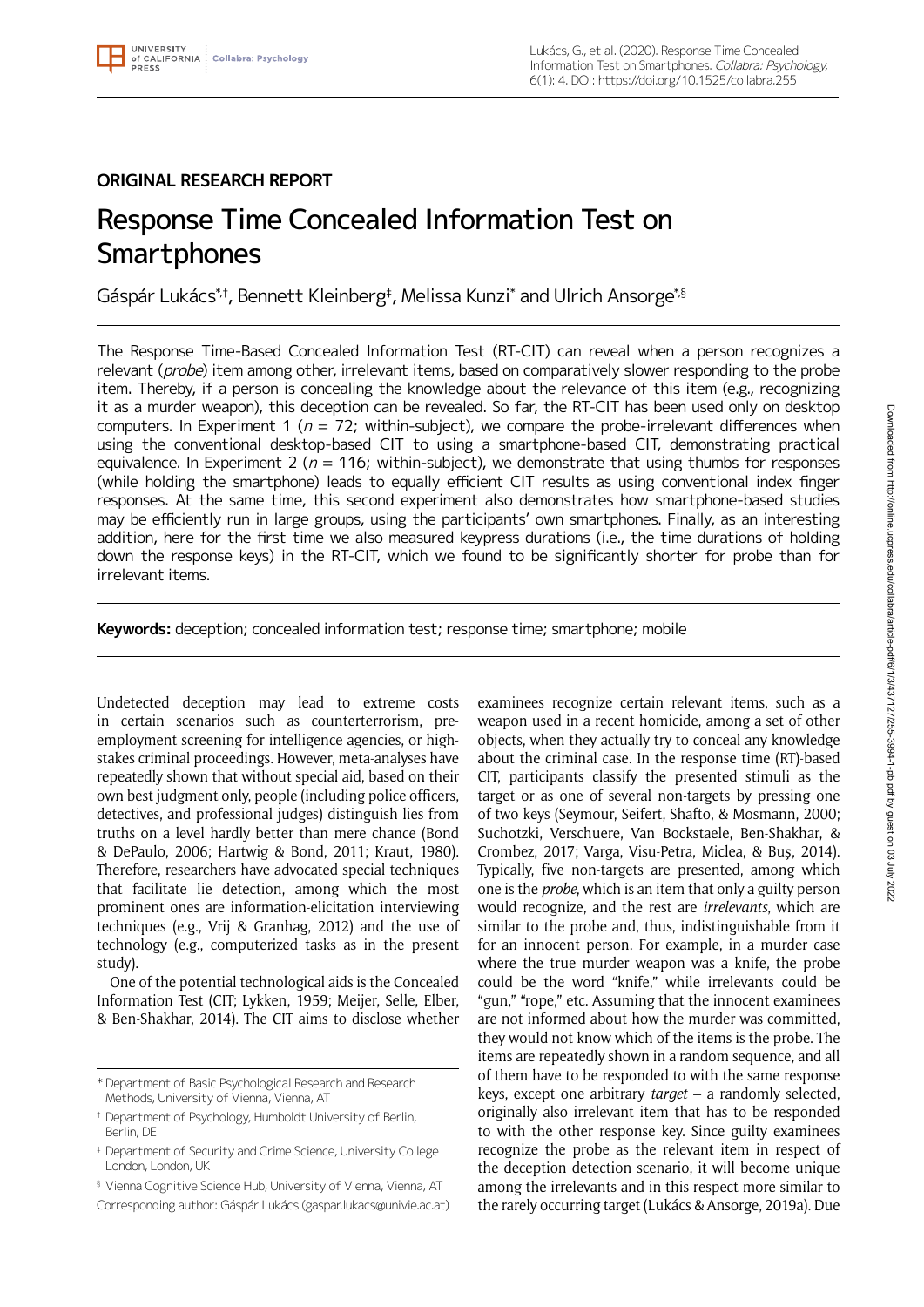to this conflict between instructed response classification of probes as non-targets on the one hand, and the probe's uniqueness and, thus, greater similarity to the alternative response classification as potential targets on the other hand, the response to the probe will be generally slower in comparison to the irrelevants (Seymour & Schumacher, 2009). Consequently, based on the probe-to-irrelevant RT differences, guilty (i.e., knowledgeable) examinees can be distinguished from innocent (i.e., naive) examinees.

The RT-CIT takes little time (5–10 mins), its administration requires no special expertise,<sup>1</sup> and its results can be analyzed instantaneously, in a standardized way.

## **RT-CIT Application for Smartphones**

The primary aim of our study was to show that the RT-CIT can be used just as well on a smartphone as on a desktop computer: This would provide a cost-free portable CIT lie detector that could be useful in various scenarios. Nonetheless, our study also has more general implications. In particular, while some recent studies have shown that RT tests may be validly administered on a smartphone (Burke et al., 2017; Kay et al., 2013; Schatz, Ybarra, & Leitner, 2015), this is the first study to directly compare RT task results on a smartphone versus on a desktop.

The main practical difference between smartphone and desktop is arguably the use of touchscreen versus physical keyboard (Kay et al., 2013). The former requires holding the finger hovering over the response surface, and tapping it as response in the task: very shortly touching the screen and then lifting up the finger. In the case of a desktop keyboard, the finger lies on the response key, which needs to be pressed down with force, afterwards letting it raise back by itself (i.e., by ceasing to exert force). Other potential differences may be hypothesized as well, such as increased allocation of attention to the screen due to the joint location of the presented stimuli and the response buttons in case of the smartphone, or the differing user experience associated with the given devices (i.e., people are habituated to different applications and corresponding finger movement patterns on a smartphone compared to a desktop). However, we presumed that all such potential differences are nonessential in respect of a task where the dependent variables are always based on a withinsubject comparison (probe RT mean vs. irrelevant RT mean). Therefore, in Experiment 1, we directly compared the RT-CIT on *Smartphone* versus on *Desktop*, expecting no difference in the RT-CIT effect (probe-to-irrelevant RT differences in case of participants simulating guilty suspects).

# **Experiment 1 Method**

The experiment was preregistered at<https://osf.io/9cgjn/> (Foster & Deardorff, 2017; Wagenmakers, Wetzels, Borsboom, van der Maas, & Kievit, 2012).

#### **Participants**

The tests were conducted at a behavioral experiment laboratory of the University of Vienna, where 77 psychology students completed our experiment (to

receive experiment participation credits for curriculum requirements). The experiment was run in a within-subject design: Each participant completed once the Smartphone version, once the Desktop version. The test was taken in groups of two: While one participant was first tested in the Smartphone condition, the other was first tested in the Desktop condition, after which they did the reverse. All participants were tested with their own personal first and last names as probes in the CIT task, simulating a guilty suspect trying to conceal the recognition of these two names (see, e.g., Lukács, Gula, Szegedi-Hallgató, & Csifcsák, 2017; Verschuere & Kleinberg, 2015).

The data from the intended first two participants were excluded immediately after the completion of the test, due to small technical issues. The preregistered number of 75 participants were collected subsequently. Out of these, two participants were excluded due to entering, to be used as a probe, a double first name (i.e., including a middle name; despite our warning). Our exclusion criteria were an accuracy rate not over 50% for targets or not over 75% for main items (probe or irrelevant items). There was only one related exclusion (due to too low target accuracy). This left 72 valid participants ( $M_{\text{age}} \pm SD_{\text{age}} = 21.14 \pm 1.65$ ; 12 male; 36 started with Smartphone).

#### Procedure

Before the beginning of the experiment, each participant read and signed an informed consent form, which also included the information that the following task simulates a lie detection scenario, during which participants should try to hide their identities.

For the CIT that came next, both the smartphone and the desktop applications were written in HTML5/JavaScript (for the use of this framework in RT tasks in general, see Reimers & Stewart, 2015; or in RT-CIT in specific, see Kleinberg & Verschuere, 2015). The Desktop version was run in Google Chrome (Version 70.0.3538), while for the Smartphone version the same code was adapted into the Ionic Framework to create a hybrid mobile application (built for Android; see e.g., Khandeparkar, Gupta, & Sindhya, 2015). This latter allowed the implementation of several useful native smartphone functionalities; in particular true full screen (no interfering notification or navigation bars) and automatic local storage of the resulting data.

The consequent tests on the Smartphone and Desktop were identical, except for the following points. In case of the keyboard (Logitech K120 920-003626) of the desktop computer, a simple keypress was required: key "F" as response on the left, and key "K" as response on the right. (For corresponding response categories, see below.) In case of the touchscreen of the smartphone (Moto G5 XT1676), a *tap* was required as response: the touching of the screen (finger down) and releasing it (finger lifted up; within 300 ms of the touch start). The layout of the two response fields was designed to have approximately the same size (and form) as the surface of the keyboard keys. The distance between the left and right response fields was the same as the distance between the left and right keyboard keys (ca. 6.5 cm; surface size per field or key: ca.  $2.4 \times 2.2$  cm). The keyboard and the smartphone were switched in the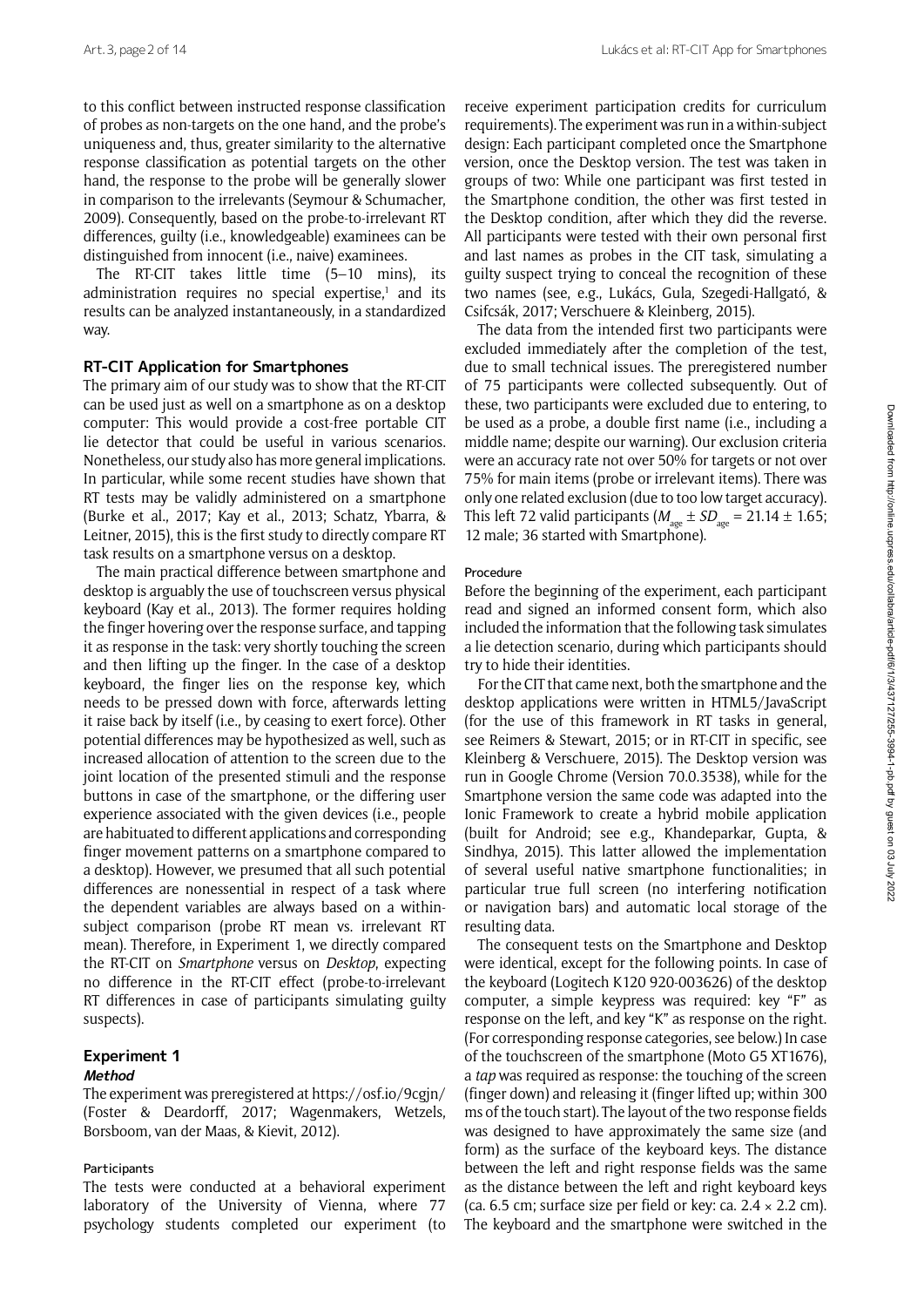same place after the first test, so that, in the second test, the position of the responses (keys or fields) remained the same. In case of the keyboard, the key letters ("F," "K") were mentioned only once in the beginning of the task; afterwards, same as in case of Smartphone, the responses were referred to only as *left-side* or *right-side* response. In either case, participants used their left and right index fingers to respond. In case of Desktop, the monitor was placed next to the keyboard, and the items in the CIT task appeared in the middle of its screen (37.5  $\times$  30.0 cm). In case of the Smartphone screen (11.0  $\times$  6.2 cm; always in horizontal mode), the items appeared above the response fields, in the top half of the screen (see **Figure 1**). Both screens were the same distance from the eyes of the participant (ca. 55 cm). Consequently, participants looked at the smartphone screen in a larger angle from horizontal (ca. 50°) than at the desktop screen (ca. 24°). Each detail of the rest of the description, as follows below, applies to both versions equally.

Participants entered their first names (along with gender) and last names, which then served as the two probe items in the task.2 For each probe, five items were randomly chosen from a list of frequent German names (with corresponding gender for first names; 117 female and 138 male first names; 100 last names), out of which one was randomly chosen to serve as target, while the remaining four served as irrelevants. The random choice was restricted in that these five items had the closest possible character length to the given probe, and not any two of the six items started with the same letter. Thus, for each participant, there were altogether 12 unique items: two probes, two targets, and eight irrelevants (all 12 identical in the Desktop and Smartphone conditions.) We refer to the probes and irrelevants jointly as non-targets.

Next, participants were presented the two target names, and were asked to memorize these items in order to recognize them as requiring a different response during the following task. On the next page, participants were asked to recall the memorized items, and could proceed only if they entered these items correctly. If any of the entered items was incorrect, the participant received a warning and was redirected to the previous page in order to have another look at the same items.



**Figure 1:** Example screenshot from the first practice phase of the Smartphone-based CIT, with "MICHAEL" displayed as the item awaiting a response. (In the following practice and main tasks, the reminder captions [*Erkannt?* – "Recognized?"; *Nein* – "No"; *Ja* – "Yes"] were not displayed anymore.)

During the task, the items were presented one by one on the screen (in 0.65 cm tall uppercase letters; in white font color on black background) and participants had to categorize them with one of the two response alternatives. Participants were told that the right-side response means "Yes," they recognize the item, while the left-side response means "No," they do not recognize the item – and they were correspondingly instructed to say "Yes" to the targets, and "No" to all other, non-target words (i.e., both the irrelevants and the probes).

We implemented the simplest version of the RT-based CIT (single-probe protocol; see Verschuere, Kleinberg, & Theocharidou, 2015). We decided for this version in order to focus exclusively on the most general aspect of the CIT, namely the recognition of a single relevant detail among irrelevant details, without any additional complexities that are involved in more efficient protocols (e.g., Lukács & Ansorge, 2019b; Lukács, Kleinberg, & Verschuere, 2017; Verschuere & Kleinberg, 2015).

More precisely, there are two obvious superior alternatives: the multiple-probe protocol (Verschuere et al., 2015) and the single-probe protocol enhanced with familiarity-related filler items (Lukács, Kleinberg, et al., 2017; or the even more complex related alternatives; Lukács & Ansorge, 2019b). The former mixes all item categories within the CIT (e.g., first and last names) randomly together in one block, while the latter includes additional familiarity- and unfamiliarity-referring items (e.g., "familiar" and "unknown"). Thus, in both cases the trial sequence randomization can result in an unequal distribution of preceding items for any given item (e.g., several targets preceding a probe), whose semantic priming effect may influence the response speed to the upcoming word (e.g., Foss, 1982; Meyer & Schvaneveldt, 1971), hence, introducing theoretically uninteresting statistical noise in the data. Furthermore, the singleprobe protocol has several practical advantages as compared to the multiple-probe protocol (as detailed by Lukács, Kleinberg, et al., 2017): applicability even in case of a limited number of probe items (Podlesny, 2003), compatibility with common test procedures and scoring algorithms (Krapohl, 2011), and sequential testing to narrow down possibilities (Lukács, Kleinberg, et al., 2017), and that (consequently) practitioners currently also consider the single-probe protocol to be the only viable option (Ogawa, Matsuda, Tsuneoka, & Verschuere, 2015). The addition of familiarity-related fillers, on the other hand, is also a recent development, and we preferred to use a well-established CIT protocol.

In sum, we found it best to use the simplest possible protocol, which is the single-probe protocol. We presume that the difference between the use of smartphone versus desktop involves very basic cognitive and behavioral processes (mainly: quite simply the pressing of key vs. touching a touchscreen) that could hardly be affected by specific CIT versions – therefore, the outcome of the comparison can be subsequently extrapolated to any of the more complex designs. (Relatedly, to ensure that we still obtain large enough probe versus irrelevant effects to be compared between devices, we chose very high salient probes, namely, the participants' personal names.)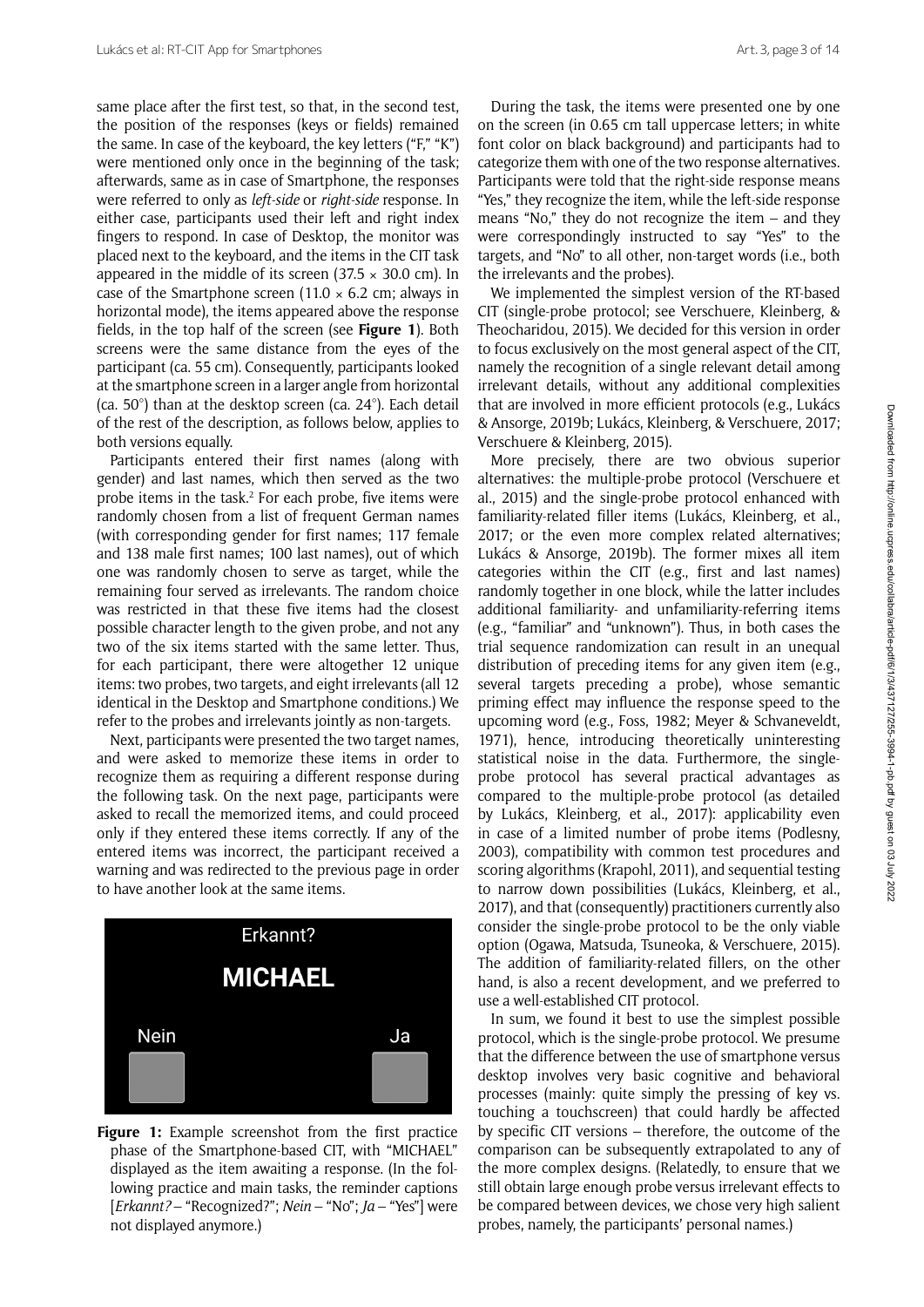During the comprehension check and the first practice task (see below), reminder captions were displayed: "Recognized?" (*Erkannt?*) at the top of the screen, and, in the lower part of the screen, "No" (*Nein*) on the left and "Yes" (*Ja*) on the right (**Figure 1**). Starting from the second practice task (and throughout the main blocks), these captions were not displayed anymore.

The inter-trial interval (i.e., between the end of one trial and the beginning of the next) always randomly varied between 300 and 800 ms. In case of a correct response, the next trial followed. In case of an incorrect response or no response within the given time limit, the caption "Wrong!" (*Falsch!*) or "Too slow" (*Zu langsam!*) appeared, respectively, below the stimulus in red color for 400 ms, followed by the next trial.

The main task was preceded by a comprehension check and two practice tasks. The check served to ensure that the participant had fully understood the task. All 12 items were displayed in a random order, and participants had plenty of time (10.5 s) to choose a response – however, each trial required a correct response. In case of an incorrect response, the participant immediately got a corresponding feedback, was reminded of the instructions, and had to repeat this check. This check guaranteed that the eventual differences (if any) between the responses to the probe and the responses to the irrelevants were not due to misunderstanding of the instructions or any uncertainty about the required responses in the eventual task.

In the following first practice task, the response window was longer than in the main task (2 s instead of 800 ms), while the second practice task had the same design as the main task. Both practice tasks consisted of 12 trials (first the six items from one name category, then the six from the other; in the order of the main blocks; see below). In either practice task, in case of too few valid responses, the participants received a corresponding feedback, were reminded of the instructions, and had to repeat the practice task. The requirement was a minimum of 60% valid responses (correct response between 150 and 800 ms) for targets and for main items (probes and irrelevants together).

The main task contained two blocks: one with first names only, and one with last names only (order counterbalanced across participants, but, for each participant, same order in each condition, Desktop and Smartphone). Each probe, irrelevant, and target was repeated 18 times in each block (hence, altogether 36 probe, 72 irrelevant, and 36 target trials). Within each block, the order of the items was randomized in groups: first, all six items (one probe, four irrelevants, and one target) in the given category were presented in a random order, then the same six items were presented in another random order (but with the restriction that the first item in the next group was never the same as the last item in the previous group).

After this test was completed in both conditions (Desktop and Smartphone), participants gave their demographic details and completed a very brief questionnaire regarding their alertness during the task (see Appendix A). Finally, participants were given more detailed information about the experiment and contact details for potential further inquiries. The experiment took about 30 min per session.

## Data Analysis

We conducted preregistered analyses, except where explicitly noted otherwise.

For the main questions, the dependent variable was the probe-to-irrelevant RT mean (i.e., probe RT mean minus irrelevant RT mean, per each participant), which was compared between the Desktop and Smartphone conditions with three statistical tests: (a) a simple *t*-test to test the potential difference, (b) Bayesian likelihood ratio to test the null hypothesis, and (c) a *two one-sided t-test* (TOST) procedure, as a frequentist approach for testing the equivalence, with equivalence bounds of  $d = -0.4$  and  $d = 0.4$  (see below). Following the suggestion of a reviewer of a previous version of this manuscript, for probeirrelevant RT means we report Spearman-Brown split-half reliability coefficients (Brown, 1910; Eisinga, Grotenhuis, & Pelzer, 2013; Spearman, 1910; for CIT, Kleinberg & Verschuere, 2015).

While in the RT-CIT usually only RT means are used as predictors (for guilty-innocent classifications), certain extents of probe-to-irrelevant differences are also often observed in accuracy rates as well, and therefore may be of interest (in particular, see Lukács & Ansorge, 2019b; Lukács, Gula, et al., 2017). Consequently, the three tests above were repeated with probe-to-irrelevant accuracy rate differences (i.e., probe accuracy rate minus irrelevant accuracy rate, per each participant), in place of RT means, as dependent variables.

In the preregistration, we only mentioned comparing keypress- and touch-durations (from here on, we designate these collectively as *hold-durations*), and the potential effects of self-reported alertness, as potential exploratory analyses. Here, we specify that, for hold-durations, we decided for an analysis of variance (ANOVA) with the two factors Trial Type (probe vs. irrelevant) and Device (Desktop vs. Smartphone).3

Regarding the alertness questionnaire, we tested the correlations of the aggregated ratings, in case of desktop and smartphone separately, with (a) probe-to-irrelevant RT mean differences, and (b) probe-to-irrelevant accuracy rate differences; these analyses are reported in Appendix A.

Finally, as a preliminary assessment of the potential incremental benefit of hold-durations, we report exploratory binary logistic regression analysis combining RT means and hold-durations, and present illustrative simulated areas under the curves (AUCs; see below) based on the fitted values. For each simulation, to represent the hypothetical "innocent" (or "naive") suspect's data, we generated a sample of 1,000 values in perfect normal distribution with a mean of zero (see in the R script uploaded to the OSF repository). In case of each predictor, we used the *SD* of the same predictor from the real participants' data.<sup>4</sup> For example, the probe-irrelevant RT mean *SD* in the Desktop condition was 27.1 ms; hence, the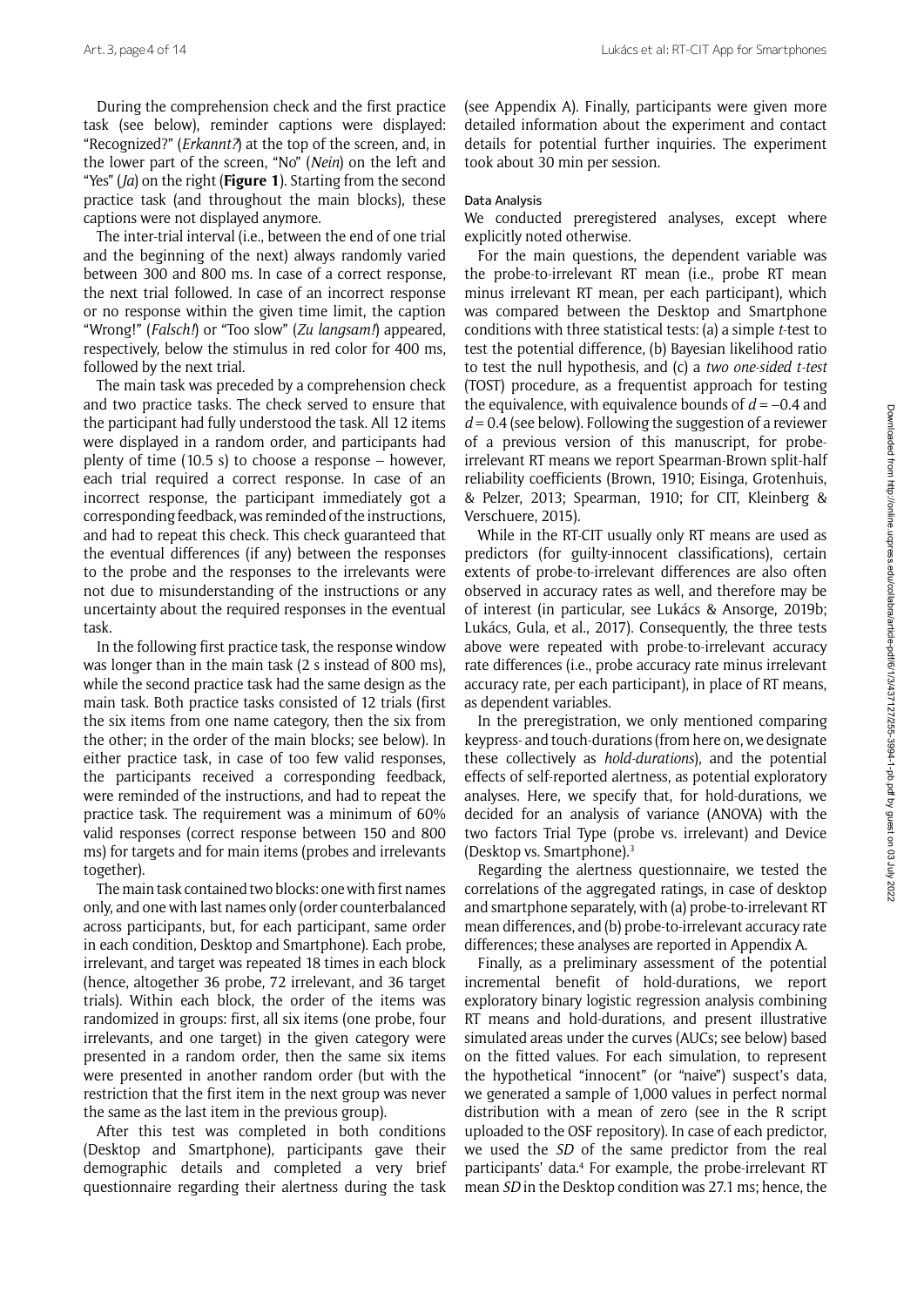simulated data was a normally distributed 1,000 values with  $SD = 27.1$  (and a mean of zero).

#### Bayesian analysis

We report Bayes factors using the default *r*-scale of 0.707 (Morey & Rouder, 2018). The Bayes factor is a ratio between the likelihood of the data fitting under the null hypothesis and the likelihood of fitting under the alternative hypothesis (Jarosz & Wiley, 2014; Wagenmakers, 2007). For example, a Bayes factor (BF) of 3 means that the obtained data is three times as likely to be observed if the alternative hypothesis is true, while a BF of 0.5 means that the obtained data is twice as likely to be observed if the null hypothesis is true. Here, for more readily interpretable numbers, we denote Bayesian factors as  $BF_{10}$  for supporting alternative hypothesis, and as  $BF_{01}$  for supporting null hypothesis. Thus, for example,  $\overrightarrow{BF}_{01} = 2$  again means that the obtained data is twice as likely under the null hypotheses than under the alternative hypothesis. Typically,  $BF = 3$  is interpreted as the minimum likelihood ratio for "substantial" evidence for either the null or the alternative hypothesis (Jeffreys, 1961).

#### TOST

In the TOST procedure, the null hypothesis, analogous to a simple *t*-test, is the *presence* of a true difference in either direction, with the effect sizes specified as the equivalence bounds, in our case  $d = 0.4$  in either direction. If the *p* value for the one-sided *t*-tests examining either direction (or both) is below the alpha level (.05), we can assume that, in the given direction, there is no difference larger than the specified effect size (Lakens, 2017; Schuirmann, 1987).<sup>5</sup> As described in our preregistration, the conventional medium effect size of  $d = 0.5$  has been shown, in previous studies, to be a reasonable practical indication of substantially increased CIT efficiency (e.g., Lukács & Ansorge, 2019b; Lukács, Kleinberg, et al., 2017; Verschuere et al., 2015). Therefore, for an insubstantial difference, we chose a somewhat lower effect size. To note, we aim to reveal whether there is an equivalence within these bounds of  $d = -0.4$  and  $d = 0.4$ , but this is not to say that differences smaller than that are always fully negligible in all respects – however, this is a reasonable estimation for the potential usefulness of the smartphonebased alternative of the RT-CIT.

#### $AUCS$

To illustrate the potential efficiency of discriminating between guilty and innocent suspects, we calculated AUCs (a diagnostic efficiency measure, for binary classification, that takes into account the distribution of all predictor values; Rice & Harris, 2005; Zou, O'Malley, & Mauri, 2007) for receiver operating characteristics (ROCs). The AUC can range from 0 to 1, where .5 means chance level classification, and 1 means flawless classification (i.e., all guilty and informed innocent classifications can be correctly made based on the given predictor variable, at a given cutoff point).

#### Effect sizes

To demonstrate the magnitude of the observed effects, for *F*-tests we report generalized eta squared  $(\eta_c^2)$  and partial eta squared  $(\eta_p^2)$  with 90% CIs (Lakens, 2013). We report Welch-corrected *t*-tests (Delacre, Lakens, & Leys, 2017), with corresponding Cohen's *d* values as standardized mean differences and their 95% CIs (Lakens, 2013). In case of TOST, we also report 90% CIs to show the effect size bounds at alpha level. We used the conventional alpha level of .05 for all statistical significance tests.

For all analyses, RTs below 150 ms were excluded. For RT analyses, only correct responses were used. Accuracy was calculated as the number of correct responses divided by the number of all trials (after the exclusion of those with an RT below 150 ms).

All analyses were conducted in R (R Core Team, 2019; via Kelley, 2019; Lawrence, 2016; Lukács, 2019; Makowski, Ben-Shachar, & Lüdecke, 2019; Morey & Rouder, 2018).

#### **Results**

Aggregated RT mean, accuracy rate, and hold-duration, for the different stimulus types in each condition (Desktop and Smartphone), are given in **Table 1**, along with related effect sizes.

#### RT means

The *t*-test between the probe-to-irrelevant RT means of Desktop and Smartphone indicated no significant difference, *t*(71) = -0.18, *p* = .860, *d*<sub>within</sub> = -0.02, 95% CI [–0.25, 0.21], 90% CI [–0.21, 0.17]. Bayesian hypothesis testing indicated substantial evidence in favor of the nullhypothesis,  $BF_{01} = 7.60$ . The TOST showed that the 90% CI of the effect is well within the equivalence bounds  $(d = -0.4$ and *d* = 0.4): The one-sided *t*-test against the upper bound (null hypothesis of larger probe-to-irrelevant RT means for Desktop than for Smartphone) was significant, *t*(71) = –3.57, *p* < .001, as well as the one against the lower bound (null hypothesis of larger values for Smartphone), *t*(71) = 3.22,  $p < 0.001$ . The reliability coefficients were  $p = 0.549$  for Desktop, and  $\rho = .695$  for Smartphone.

## Accuracy rates

The *t*-test between the probe-to-irrelevant accuracy rates of Desktop and Smartphone indicated no significant difference,  $t(71) = 0.77$ ,  $p = .443$ ,  $d_{within} = 0.09$ , 95% CI [-0.14, 0.32], 90% CI [-0.10, 0.28], and  $BF_{01} = 5.80$ . The TOST again showed that the 90% CI of the effect is well within the equivalence bounds  $(d = -0.4$  and  $d = 0.4)$ : The one-sided *t*-test against the upper bound (null hypothesis of larger values for Desktop) was significant, *t*(71) = –2.62, *p* = .005, as well as the one against the lower bound (null hypothesis of larger values for Smartphone), *t*(71) = 4.17,  $p < .001$ .

#### Exploratory analysis: Hold-durations

The ANOVA for hold-durations as dependent variable, with within-subject factors Trial Type and Device, revealed significant main effects for Trial Type (shorter duration for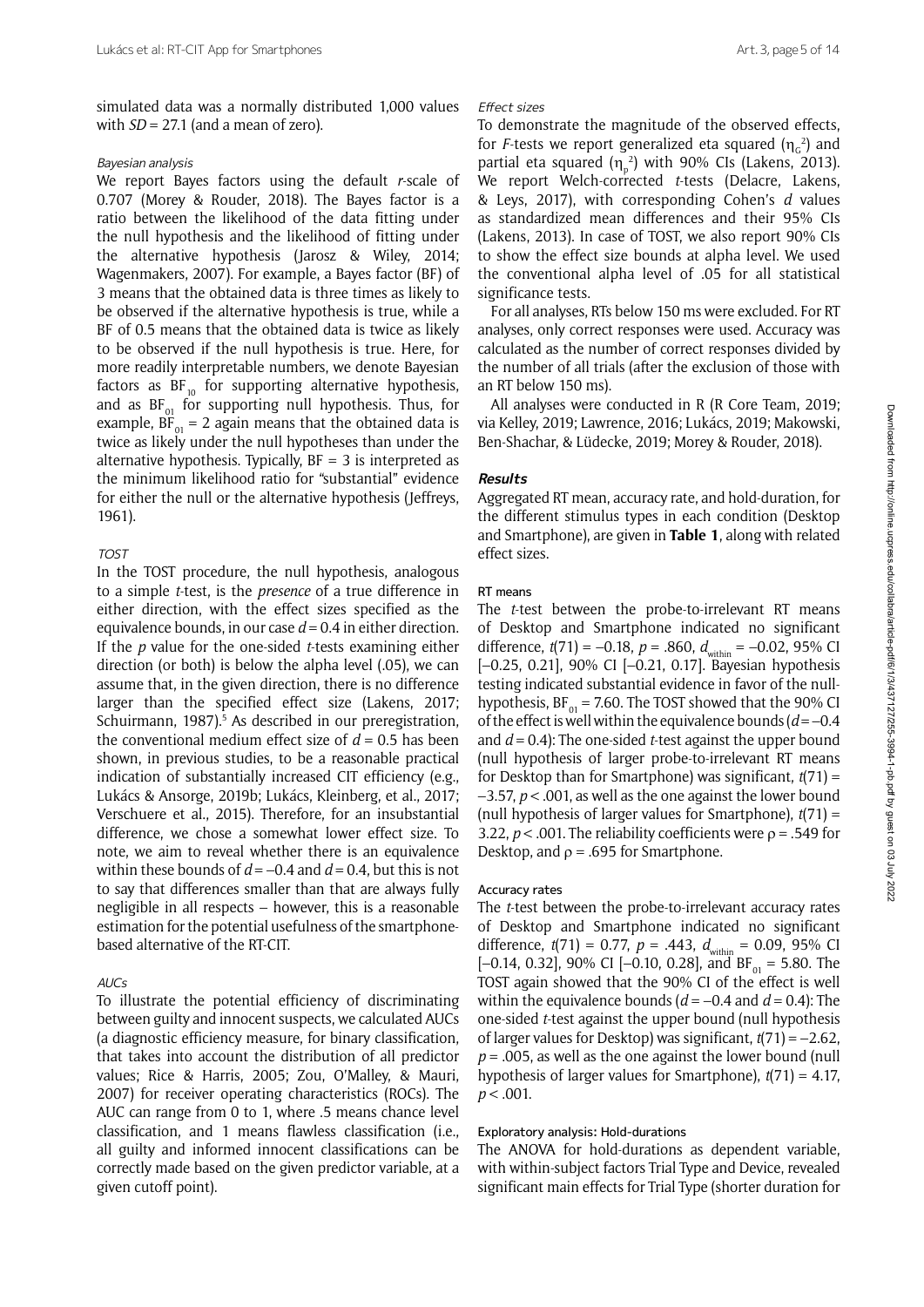## **Table 1:** RT Means, Accuracy Rates, and Hold-Durations, in Experiment 1.

|                       | RT mean              |                      | <b>Accuracy rate</b>        |                             | <b>Hold-duration</b>        |                            |
|-----------------------|----------------------|----------------------|-----------------------------|-----------------------------|-----------------------------|----------------------------|
|                       | <b>Desktop</b>       | Smartphone           | <b>Desktop</b>              | Smartphone                  | <b>Desktop</b>              | Smartphone                 |
| Probe                 | $441 \pm 55$         | $496 \pm 45$         | $98.0 \pm 3.4$              | $97.6 \pm 3.6$              | $113 \pm 23$                | $86 \pm 22$                |
| Irrelevant            | $404 \pm 44$         | $458 \pm 33$         | $99.2 \pm 0.8$              | $99.2 \pm 1.0$              | $114 \pm 24$                | $87 \pm 22$                |
| Target                | $499 \pm 43$         | $573 \pm 33$         | $83.1 \pm 10.7$             | $86.1 \pm 9.4$              | $112 \pm 23$                | $80 \pm 19$                |
| $P-I$                 | $37.2 \pm 27.1$      | $37.8 \pm 27.6$      | $-1.26 \pm 3.46$            | $-1.59 \pm 3.41$            | $-1.8 \pm 5.1$              | $-0.9 \pm 3.9$             |
| $d_{\rm p_{\rm vsl}}$ | 1.38<br>[1.05, 1.70] | 1.37<br>[1.04, 1.69] | $-0.36$<br>$[-0.60, -0.12]$ | $-0.46$<br>$[-0.71, -0.22]$ | $-0.35$<br>$[-0.58, -0.11]$ | $-0.24$<br>$[-0.47, 0.00]$ |
| <b>AUC</b>            | .834                 | .839                 | .579                        | .607                        | .596                        | .574                       |

*Note*: Means and *SD*s (in the format of M ± *SD*) for individual RT means, accuracy rates, and hold-durations; for *Probe* (participants' own names), *Irrelevant* (other names), *Target* (the designated irrelevant details that require different response), *P – I* (individual probe minus irrelevant values); separately for the *Smartphone* and *Desktop* computer conditions. Cohen's *d* effect sizes (as  $d_{p,q}$ ) and simulated *AUC*s for the probe-to-irrelevant differences are given under each respective column.

probe items),  $F(1, 71) = 10.39$ ,  $p = .002$ ,  $\eta_p^2 = .128$ , 90% CI [.030, .249],  $\eta_c^2 = .001$ , as well as for Device (shorter duration for Smartphone),  $F(1, 71) = 121.42$ ,  $p < .001$ ,  $\eta_p^2$ = .631, 90% CI [.512, .706],  $\eta_c^2$  = .263. The significant Trial Type main effect may be surprising considering the small real difference (1–2 ms, see **Table 1**), but it is explained by the extremely high correlation of probe and irrelevant hold-durations: *r*(70) = .977, 95% CI [.964, .986] for Desktop, *r*(70) = .983, 95% CI [.974, .990] for Smartphone. (That is: the raw time difference may appear very small [as compared to, e.g., the RT mean differences], but, even relative to its millisecond magnitude, it is very consistent across participants.) We found no Trial Type  $\times$  Device interaction,  $F(1, 71) = 1.54$ ,  $p = .218$ ,  $\eta_p^2 = .021$ , 90% CI [0, .103],  $\eta_{\text{G}}^2$  < .001.

#### Exploratory analysis: Logistic model-based predictors

Using probe-irrelevant RT mean differences and probeirrelevant hold-duration differences as two potential predictors in a logistic regression model, we fitted values in order to assess the potential incremental value of holddurations in predicting the (simulated) conditions of guilt and innocence. The assessment of goodness-of-fit revealed a significant improvement relative to a constantonly model for both conditions, Desktop:  $\chi^2(2) = 60.6$ , *, and Smartphone:*  $χ<sup>2</sup>(2) = 71.3, *p* < .001$ *. In both* cases, the outcome (guilt vs. innocence) was significantly associated with both RT means (Desktop:  $B = 0.25$ .  $\chi^2$  [1] = 60.0, *p* < .001; Smartphone: *B* = 0.16,  $\chi^2$  [1] = 70.7, *p* < .001) and, importantly, hold-durations (Desktop:  $B = -1.21$ ,  $\chi^2$  [1] = 52.2,  $p < .001$ ; Smartphone:  $B = -0.97$ ,  $\chi^2$  [1] = 54.3,  $p < .001$ ), as individually contributing predictors, meaning that the inclusion of hold-duration did lead to significant improvement in predictions. Additionally, with a likelihood-ratio test we compared the model including only RT means with the model combining RT means and hold-durations: The latter model proved to be a statistically significant improvement in case of both versions (Desktop:  $\chi^2$  [1] = 222.7, *p* < .001; Smartphone:  $\chi^2$  $[1] = 184.0, p < .001$ ).

The AUC for the model-based predictors (fitted values) was .903 for Desktop, and .843 for Smartphone.

# **Discussion**

Using a single-probe protocol RT-CIT with the participants' first and last names as probes, Experiment 1 has shown that, as hypothesized, the smartphone-based version can be as efficient as the desktop-based version. There is, however, an additional aspect of using smartphone as compared to desktop computer: namely, the touchscreen of the smartphone can also easily be operated with thumbs instead of index fingers; which allows more mobility for the user, and which is in fact the more common and natural way for smartphone usage in general (e.g., Azenkot & Zhai, 2012; Bröhl, Mertens, & Ziefle, 2017). Several studies have shown that using index finger responses instead of thumbs can lead to different results: In particular, it has been consistently found that more accurate general input (mainly: typing) can be given using index fingers (Buschek, De Luca, & Alt, 2016; Lehmann & Kipp, 2018; Wang & Ren, 2009; Wobbrock, Myers, & Aung, 2008). However, results have been mixed regarding speed differences, which seems to depend on the particular input type and study design (Azenkot & Zhai, 2012; Goel, Jansen, Mandel, Patel, & Wobbrock, 2013; Lehmann & Kipp, 2018; Wobbrock et al., 2008). In any case, to our knowledge, no studies have explored the potential effect of this difference in a regular experimental RT task yet, let alone in the RT-CIT. Therefore, in Experiment 2, we compared the conditions of using index fingers (*Index finger* condition) and of using thumbs (*Thumb* condition), to see whether the latter is at least as efficient as the former (i.e., yielding at least as large probe-to-irrelevant differences).

In Experiment 1, we also had a novel, exploratory finding: shorter hold-durations for probe compared to irrelevant items. This finding was significant in both conditions – though with a rather small effect, especially in the smartphone conditions. Therefore, an additional reason for Experiment 2 was to replicate this novel finding; with a larger sample size, and now, based on Experiment 1, with a data-based prediction before the experiment.

Finally, in Experiment 2, we also demonstrate how smartphone-based experiments may be efficiently run in larger groups, using the participants' own smartphones.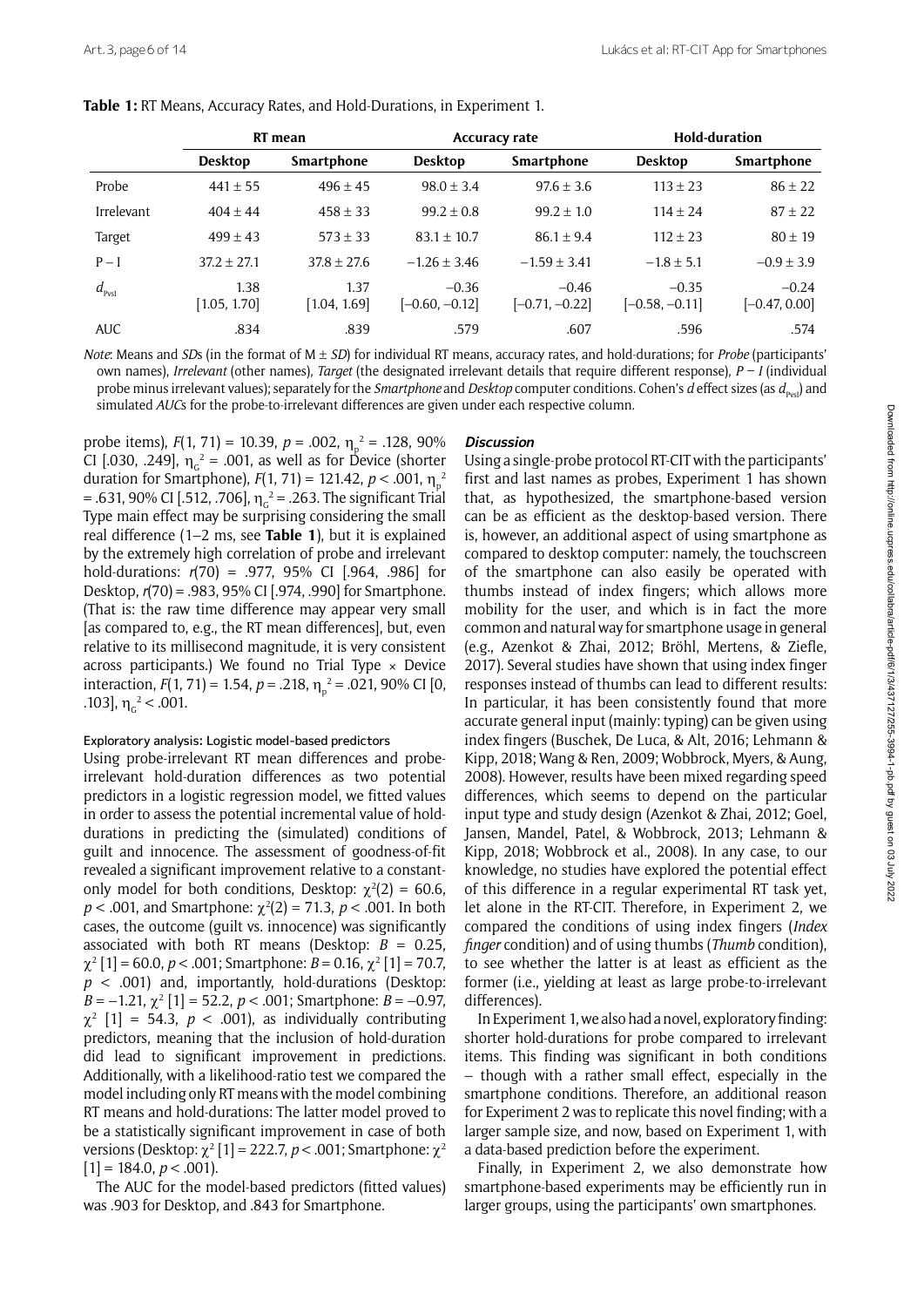## **Experiment 2**

#### **Method**

The experiment was preregistered at [https://osf.io/](https://osf.io/g98nm/) [g98nm/](https://osf.io/g98nm/).

## Participants

Participants were recruited similarly as in Experiment 1 (but those from Experiment 1 were not allowed to participate again). The difference was that participants brought their own smartphones for performing the test. Consequently, larger groups could be tested at once. For the first test, only six participants were invited (five signed up and were tested in a laboratory) as a final assurance of the technical feasibility before inviting larger groups. Since there were no issues, these participants were also included in the final sample. For all following tests, participants were invited in groups of 20, and the tests were conducted in a small classroom. (Average turnout was 11.1 persons per session; somewhat lower than expected, presumably due to the concurrent exam period.)

To avoid unexpected issues and facilitate the experiment procedure, participants were asked to (1) download, install, and make a quick pretest $6$  with a small application similar to the one used in the experiment, and (2) download the application for the experiment in advance. In those relatively few cases when a participant did not make these preparations, they were still allowed to participate with their own smartphone if it had an Android operating system  $\left( OS\right) ^{7}-$  or otherwise they were provided with one (14 out of the 116 cases).

Again, the experiment was run with a within-subject design: Each participant completed the test once using their index finder, once using their thumbs (with order counterbalanced across participants). Again, all participants were tested with their own personal first and last names as probes, simulating a guilty suspect.

We stopped opening new slots for participants when the participant number first passed the preregistered number of 112. Up to that point, 116 participants completed the task ( $M_{\text{age}} \pm SD_{\text{age}} = 21.15 \pm 2.42$ ; 43 male; 58 started with Index finger), none of whom had to be excluded.<sup>8</sup>

#### Procedure

Same as in Experiment 1, before the beginning of the experiment, each participant read and signed an informed consent form. Here, they also received an additional sheet with short instructions on how to download the application in case they had not already done that. Participants were also warned on this instruction sheet to disable all data connections and switch on airplane mode before starting the test.<sup>9</sup>

Next, the screen size of each smartphone was measured and entered on the start screen of the application – for all related details, see Appendix B. (The subject number was also entered at the same time: These numbers were printed on the information sheet, and the order of conditions and blocks were afterwards automatically assigned in the application based on the entered numbers: start with Index finger for every second participant; start with last names for every third and fourth). When every

participant present at the session reached that point and was ready to start, the experimenter went around to make the application, using a hidden swipe area, move on to the rest of the test (the actual CIT).

The CIT was exactly the same as described in Experiment 1, except for the two conditions (Index finger vs. Thumb instead of Desktop vs. Smartphone), and some minor details, as follows. The sizes of the displays, including all shapes and text (captions, stimuli) were automatically sized relative to the smartphone on which the application was opened. (Note though, that this size variance is practically imperceptible in the CIT: Even for a difference between a 4.5- and a 5.5-inch screen, the stimulus height varies only as 0.59 and 0.72 cm, i.e., hardly more than a one-millimeter difference.)

After the completion of the first test (one block with first names, one with last names, in random order, in either Index finger or Thumb condition), each participant was asked to change their hand position, while keeping the smartphone approximately in the same position. In the Index finger condition, the smartphone lay on the desk, with participants using their index fingers for responding. In the Thumb condition, participants used their thumbs for responding, holding the smartphone in their hands, while their hand lay on the desk. Unlike Experiment 1, only the last practice phase was repeated after changing conditions (from Index finger to Thumb, or vice versa.) The use of correct condition was verified by an onlooking experimenter. (Participants were given consecutive subject numbers, and, thereby, consecutive orders of condition, by desk. Hence, someone using a wrong hand position would have been easy to notice.)

After the completion of the task in both conditions (Index finger and Thumb), each participant sent their results data file via email, using a button in the application that automatically prepared the message and included the data file as attachment.

On the end page, along with general information about the task, participants were also informed about whether they were classified as "guilty" or not (of concealing the recognition of their true personal names), based on their RTs. Here, for the first time, we used a proper automatic calculation for individual probe-to-irrelevant effect sizes, as  $d_{\text{CIT}} = (M_{\text{RT (probes)}} - M_{\text{RT (irrelevants)}})/SD_{\text{RT (irrelevants)}}$  (from all four main blocks, valid trials only: correct responses with RT between 150 and 800 ms), with an arbitrary limit of minimum  $d_{cr}$  = 0.1 to evaluate an outcome indicating concealed knowledge (Noordraven & Verschuere, 2013).

Participants were asked to remain silent at their place until everyone finished. The entire experiment, including all preparations, took about 30 min per session.

#### Data Analysis

We again conducted preregistered analyses ([https://osf.](https://osf.io/g98nm/) [io/g98nm/](https://osf.io/g98nm/)), except where explicitly noted otherwise.

For the main hypothesis (Thumb at least as efficient as Index finger), the dependent variable was the probeto-irrelevant RT mean, which was compared between the Index finger and Thumb conditions with three statistical tests, analogously to Experiment 1: (1) a simple *t*-test,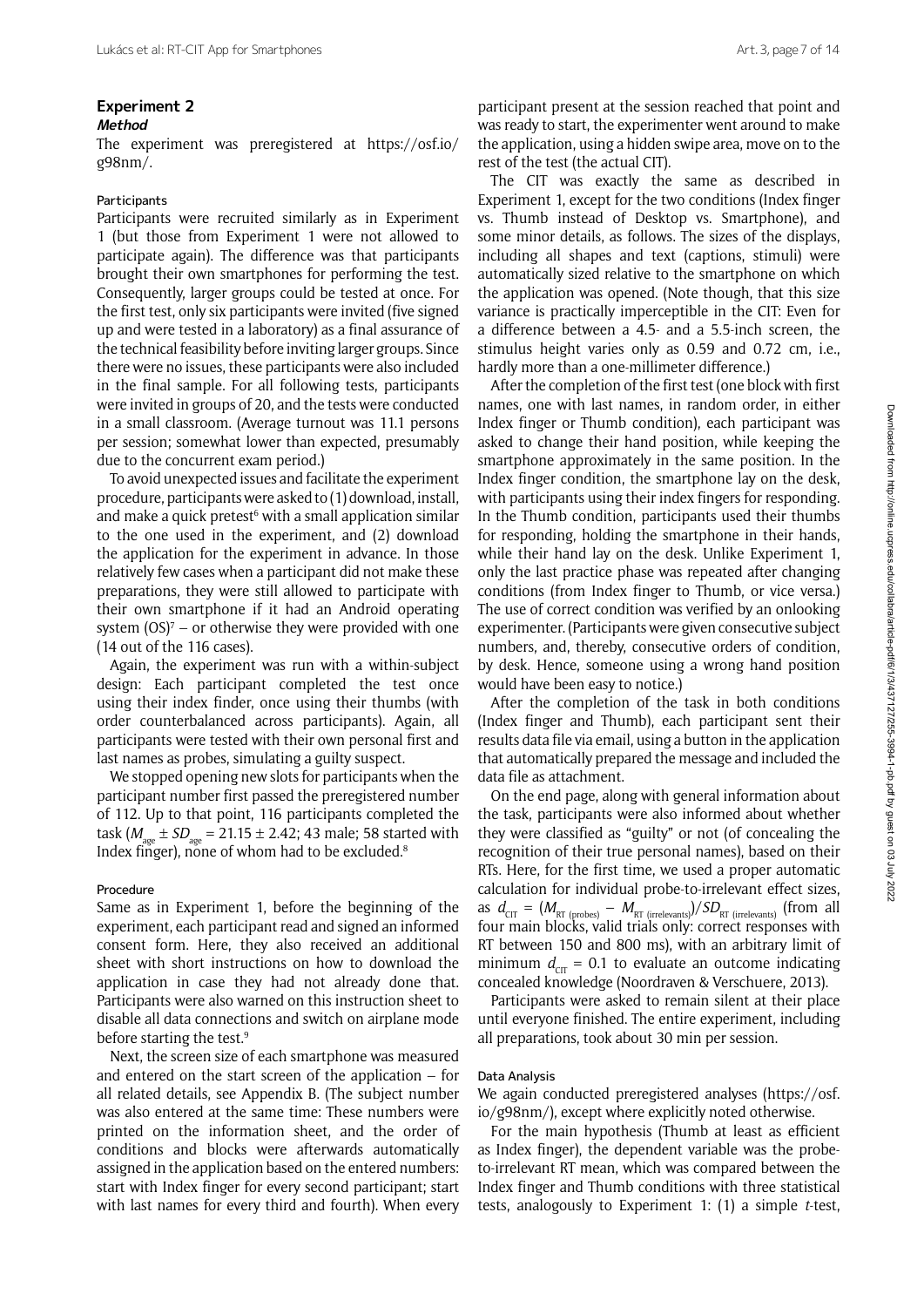(2) Bayesian hypothesis tests, and (3) a TOST procedure with equivalence bounds of  $d = -0.4$  and  $d = 0.4$ . Again, these three tests were repeated with probe-to-irrelevant accuracy rates as dependent variables.

We preregistered the testing of hold-duration between probe and irrelevant items using a one-sided *t*-test, expecting shorter durations for probes (based on Experiment 1), along with a complementary Bayesian analysis. Here, we further specify that we do this separately for Index finger and Thumb conditions (and designate it as exploratory analysis). To provide more justification for this, we first perform an ANOVA, similarly as in Experiment 1, with the two factors Trial Type (probe vs. irrelevant) and Hand-position (Index finger vs. Thumb), to show whether there is an interaction.

Regarding correlation tests of the physical screen size with probe-to-irrelevant RT mean differences and with probe-to-irrelevant accuracy rate differences, see Appendix B.

Finally, as in Experiment 1, we report exploratory logistic regression analysis combining RT means and holddurations, and present illustrative simulated AUCs.

#### **Results**

Aggregated RT mean, accuracy rate, hold-duration, for the different stimulus types in each condition (Index finger and Thumb), are given in **Table 2**, along with related effect sizes.

#### RT means

The *t*-test between the probe-to-irrelevant RT means of Index finger and Thumb conditions indicated no significant difference, with Bayesian hypothesis testing supporting the null hypothesis;  $t(115) = 0.19$ ,  $p = .848$ , *d*<sub>within</sub> = 0.02, 95% CI [-0.16, 0.20], 90% CI [-0.13, 0.17],  $BF_{01}$  = 9.53. The TOST showed that the 90% CI of the effect is well within the equivalence bounds  $(d = -0.4$  and *d* = 0.4): The one-sided *t*-test against the upper bound (null hypothesis of larger probe-to-irrelevant RT means for Index finger than for Thumb) was significant, *t*(115)  $= -3.57$ ,  $p < .001$ , as well as the one against the lower bound (null hypothesis of larger values for Thumb), *t*(115)  $= 3.22$ ,  $p < .001$ . The reliability coefficients were  $p = .739$ for Index finger, and  $\rho = .608$  for Thumb.

#### Accuracy rates

Unlike in case of RT means, the *t*-test between the probe-to-irrelevant accuracy rates of Index finger and Thumb indicated a small but statistically significant difference, though with an inconclusive BF; *t*(115) = 2.02, *p* = .046,  $d_{\text{within}}$  = 0.19, 95% CI [0.00, 0.37], 90% CI [0.03, 0.34],  $BF_{01} = 1.37$ . The TOST again showed that the 90% CI of the effect is within the equivalence bounds ( $d = -0.4$  and  $d = 0.4$ ): The one-sided *t*-test against the upper bound (null hypothesis of larger values for Index finger) was significant,  $t(115) = -2.29$ ,  $p = .012$ , as well as the one against the lower bound (null hypothesis of larger values for Thumb), *t*(115) = 6.33, *p* < .001. This altogether means that the accuracy rate difference between probe and irrelevant was statistically shown to be significantly larger in case of the Thumb condition, but at the same time, based on our predefined equivalence bounds, this difference is not of notable practical relevance.

#### Exploratory analysis: Hold-durations

The ANOVA for hold-durations as dependent variable, with within-subject factors Trial Type and Hand-position, revealed significant main effects for Trial Type (replicating shorter duration for probe items),  $F(1, 115) = 4.66$ ,  $p = .033$ ,  $\eta_p^2 = .039$ , 90% CI [.002, .111],  $\eta_c^2 < .001$ , as well as for Hand-position (shorter duration for Index finger),  $F(1, 115) = 38.65, p < .001, \eta_p^2 = .252, 90\% \text{ CI} [.143, .353],$  $\eta_c^2$  = .066. Here, we also found a significant Trial Type × Hand-position interaction, *F*(1, 115) = 8.61, *p* = .004,  $\eta_p^2$  = .070, 90% CI [.013, .153],  $\eta_c^2$  < .001, indicating larger probe-to-irrelevant differences for the Index finger condition. The follow-up one-sided *t*-tests indicated that the probe-to-irrelevant difference was significant only for Index finger, with BF strongly supporting this alternative hypothesis,  $t(115) = -3.37$ ,  $p < .001$ ,  $d_{within} = -0.31$ , 95% CI [-0.50, -0.13],  $BF_{10} = 20.22$ , and not for Thumb, with a

**Table 2:** RT Means, Accuracy Rates, and Hold-Durations, in Experiment 2.

|                   | RT mean              |                      | <b>Accuracy rate</b>        |                             | <b>Hold-duration</b>        |                         |
|-------------------|----------------------|----------------------|-----------------------------|-----------------------------|-----------------------------|-------------------------|
|                   | Index                | Thumb                | Index                       | <b>Thumb</b>                | Index                       | Thumb                   |
| Probe             | $487 \pm 54$         | $478 \pm 48$         | $97.8 \pm 3.3$              | $97.3 \pm 3.0$              | $81 \pm 21$                 | $93 + 22$               |
| Irrelevant        | $451 \pm 43$         | $443 \pm 39$         | $98.8 \pm 1.5$              | $99.1 \pm 1.2$              | $82 \pm 21$                 | $93 + 22$               |
| Target            | $570 \pm 53$         | $550 \pm 46$         | $81.2 \pm 10.9$             | $80.2 \pm 10.0$             | $75 + 19$                   | $94 + 22$               |
| $P-I$             | $35.3 \pm 29.0$      | $34.9 \pm 26.3$      | $-0.99 \pm 3.26$            | $-1.76 \pm 3.20$            | $-1.4 \pm 4.4$              | $0.1 \pm 3.9$           |
| $d_{_{\rm Pvsl}}$ | 1.22<br>[0.97, 1.46] | 1.33<br>[1.08, 1.58] | $-0.30$<br>$[-0.49, -0.12]$ | $-0.55$<br>$[-0.74, -0.35]$ | $-0.31$<br>$[-0.50, -0.13]$ | 0.03<br>$[-0.16, 0.21]$ |
| <b>AUC</b>        | .803                 | .828                 | .567                        | .640                        | .581                        | .499                    |

*Note*: Means and *SD*s (in the format of M  $\pm$  *SD*) for individual RT means, accuracy rates, and hold-durations; for *Probe* (participants' own names), *Irrelevant* (other names), *Target* (the designated irrelevant details that require different response), *P – I* (individual probe minus irrelevant values); separately for the Thumb (using thumbs) and Index (using index fingers) conditions. Cohen's *d* effect sizes (as  $d_{p_{\text{vol}}}$ ) and simulated AUCs for the probe-to-irrelevant differences are given under each respective column.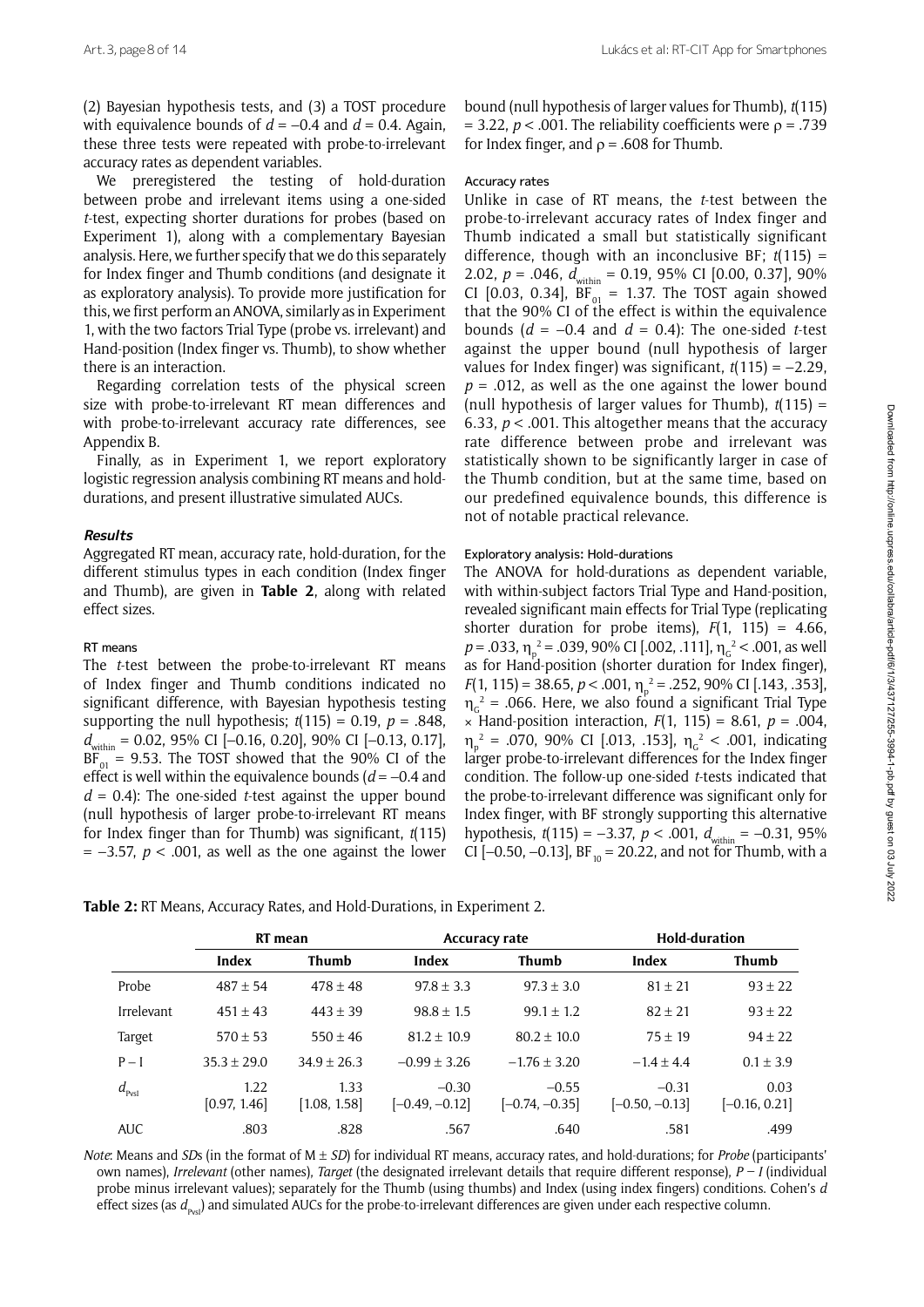BF supporting the null hypothesis, *t*(115) = 0.29, *p* = .614,  $d_{\text{within}} = 0.03, 95\% \text{ CI} [-0.16, 0.21], \text{BF}_{01} = 9.31.$ 

## Exploratory analysis: Logistic model-based classification

Using probe-irrelevant RT mean differences and probeirrelevant hold-duration differences in a logistic regression model, we fitted values in order to assess the potential incremental value of hold-durations in predicting guilt or innocence. The assessment of goodness-of-fit revealed a significant improvement relative to a constant-only model for both conditions, Index finger:  $\chi^2(2) = 90.9$ ,  $p < .001$ , and Thumb:  $\chi^2(2) = 92.6$ ,  $p < .001$ . In both cases, the outcome was significantly associated with both RT means (Index finger:  $B = 0.17$ ,  $\chi^2$  [1] = 90.1,  $p < .001$ ; Thumb: *B* = 0.15,  $\chi^2$  [1] = 86.9, *p* < .001) and hold-durations (Index finger:  $B = -1.05$ ,  $\chi^2$  [1] = 75.9,  $p < .001$ ; Thumb:  $B = -0.80$ ,  $\chi^2$  [1] = 60.8, *p* < .001), as individually contributing predictors. Additionally, with a likelihood-ratio test we compared the model including only RT means with the model combining RT means and hold-durations: The latter model proved to be a statistically significant improvement in case of both versions (Desktop:  $\chi^2$  [1] = 266.9, *p* < .001; Smartphone: χ<sup>2</sup> [1] = 169.2, *p* < .001).

The AUC for the model-based predictors was .857 for Index finger, and .838 for Thumb.

#### **Discussion**

In this second experiment we have shown that the hand position (using index fingers vs. thumbs for responses) plays no role in the results of the RT-CIT, at least regarding RT means. Regarding accuracy rates, we have shown that there is a small difference, in that slightly higher probe-toirrelevant accuracy rate differences are found when using thumbs. This may be because using thumbs, as opposed to index fingers, is more sensitive to tasks requiring accuracy, and more prone to error rates in general (Buschek et al., 2016; Lehmann & Kipp, 2018; Wang & Ren, 2009; Wobbrock et al., 2008). This aspect could be explored in the future.

However, probe-to-irrelevant accuracy rate differences are in any case generally low in the RT-CIT, and have only rarely been used as predictors of guilt, but even in those cases only as secondary predictors. Nonetheless, if this aspect may be of any interest in the future, the method can still very well be always used with thumbs, as there is no general opposing reason or practical limitation. Note also that we have proven the equivalence, for the same accuracy rate differences, between the desktop and smartphone using index fingers. Consequently, the larger differences when using thumbs can only be an improvement (in respect of guilty-innocent predictions) as compared to the regular desktop version.

Our previous finding of shorter hold-durations for index finger was successfully replicated in this second experiment (*p* < .001). At the same time, this difference was absent in case of using thumbs. We have strong statistical support for this finding through both the ANOVA interaction (larger probe-to-irrelevant differences for Index finger; *p* = .004) and the Bayesian likelihood supporting the null finding (probe-to-irrelevant differences in case of Thumb;

 $BF_{01} = 9.31$ ). We also see a reasonable explanation for this. People are much more used to tapping with thumbs, as required by smartphone applications (for which usually thumbs are used): Touchscreens typically have a specific required hold-duration, only at the end of which is the given function executed (e.g., opening a folder). Hence, participants may be more strongly adapted to thumb *taps*, which are thereby more resistant to minor influences such as the probe-to-irrelevant differences in the RT-CIT. Nonetheless, this finding was not explicitly expected prior to the study and, therefore, would deserve further research.

#### **General Discussion**

In the present study, we have shown that the Response Time-Based Concealed Information Test (RT-CIT) can be used just as well on a smartphone as on a desktop computer. Before real life use, replication studies would be advisable, in particular field settings, and also including more efficient CIT protocols (Lukács, Kleinberg, et al., 2017; Verschuere et al., 2015). However, it already appears to be a valid method for various potential applications, facilitating the use of CIT in any situation where desktop computers are not available, limited, or impractical: such as border control (e.g., mass screening for the detection of country of origin<sup>10</sup>), pre-employment screening via remote interviews (where the smartphone application could automatically verify the device ID or phone number), or an immediately available test for appropriate investigating authorities, such as those in the police force, or in the military, at battlefronts (cf. the "handheld polygraph" of the U. S. Army; Dedman, 2008; Gordon, 2017; National Research Council, 2010; United States Office of the Secretary of Defense, 2018).

While not directly related to the main question of our study, we included an exploratory analysis in our first experiment on keypress- and touch-durations as topics relevant to other smartphone-based studies as well (e.g., Buschek, De Luca, & Alt, 2015; Goel et al., 2013). We found shorter durations for probes (i.e., when participants saw their own names), and replicated this finding in the second experiment (though only when using index fingers for touchscreen taps, and not when using thumbs). As compared to the use of RT mean alone, the combination of RT mean with hold-duration as model-based predictor led to noteworthy increases in classification efficiencies (AUCs) in two out of the four cases.

One reason for the duration differences could be that the lifting of the fingers corresponded to a second response and that some of the delay in the probe conditions was used to plan this second response in a sequence of responses consisting of key press and release (see Verwey, 1995). As a post-hoc test for this hypothesis, we calculated the correlations of response times and hold-durations per individual: These correlations were on average very weak (all correlation means between –.08 and .02) for both probe and irrelevant trial types in both conditions in both experiments – making the proposed hypothesis unlikely. Another potential explanation, however, is that participants perhaps felt their delay in the probe trials in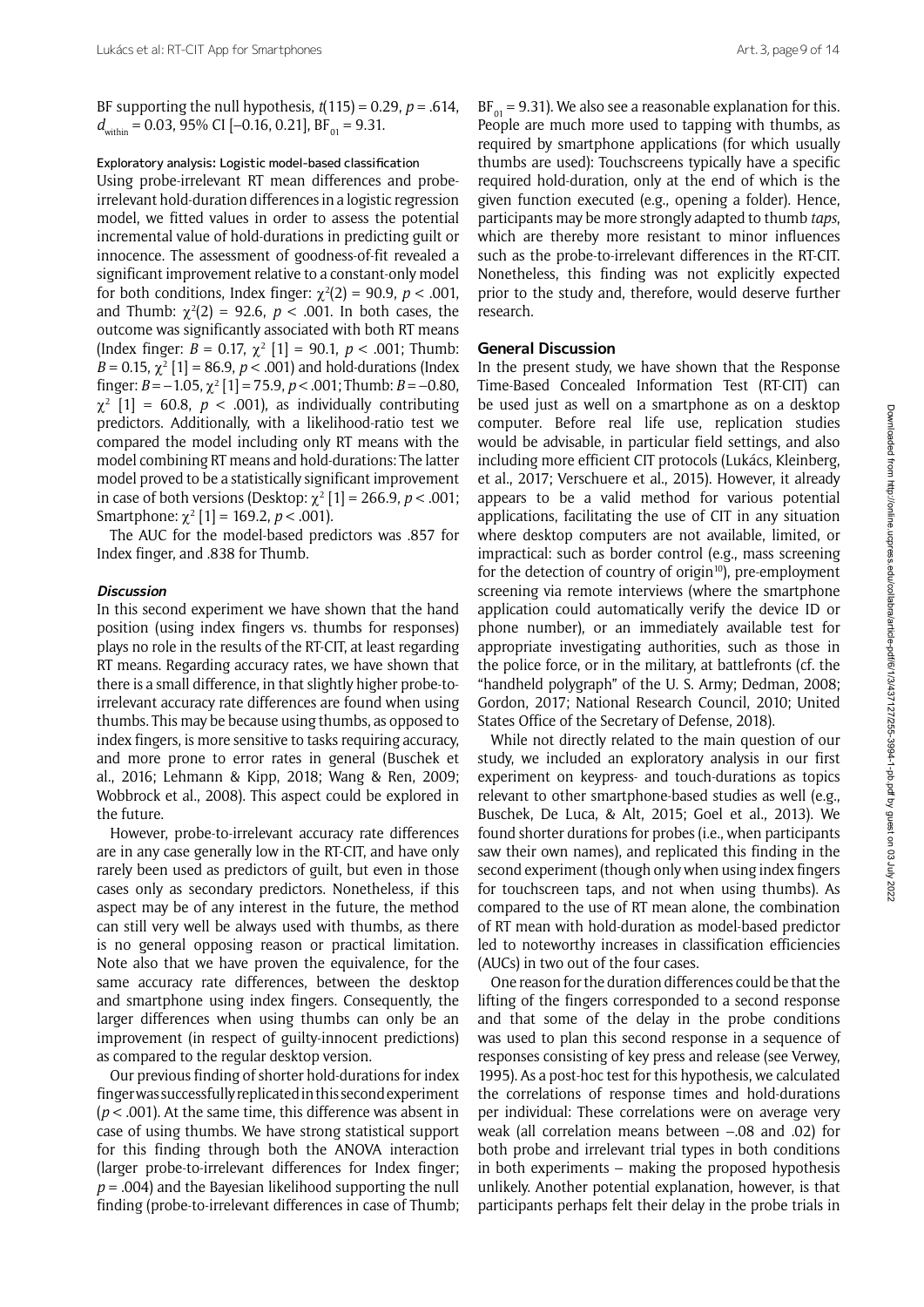general (see Corallo, Sackur, Dehaene, & Sigman, 2008) and made an effort to compensate for the delay by a swifter key release. It could be interesting to explore whether this phenomenon appears in other RT tasks that contain target items, or any sort of response conflict or interference (e.g., Stroop tasks, cuing tasks, etc.).

Finally, while the feasibility of RT tasks on smartphones has been suggested before (Burke et al., 2017; Kay et al., 2013; Schatz et al., 2015), we provide strong evidence that such results can be identical to the ones obtained on regular computers. As demonstrated in our second experiment, using the participants' own smartphones, data can be easily collected in groups of 10–20, requiring nothing but an empty classroom. In the future, entire studies, with, say, over a hundred participants gathered in an auditorium, could be conducted this way within half an hour, with no equipment needed by the researchers. This would be a great advantage especially for less wealthy, less well-equipped universities and research institutes anywhere in the world.

#### **Limitations**

Our probe versus irrelevant effect sizes and simulated classification rates probably do not reflect well those that would be obtained in real life cases. While the personal relevance of the presented self-related autobiographical details arguably also resembles the relevance of real-life incriminating items, the extent of applicability is yet to be explored. In a specific situation very similar to the one simulated in the present study, authorities may test the true identity of the person, in which case the results may be assumed comparable to those in our study (regarding higher stakes at hand, see Kleinberg & Verschuere, 2016). This is, however, likely not a frequent case. The relevance of the more probable crime-related items (such as a murder weapon), which may be contributed to by the various emotions related to the actually committed crime (guilt, suspense, etc.), would be very difficult to simulate in a controlled experiment, and may require field studies in the future. In general, more realistic settings would be needed for a proper assessment of classification efficiency, as opposed to the highly controlled laboratory studies such as the present one, and indeed as it is in most RT-CIT studies.

Importantly, the primary aim of this study was to assess whether the smartphone-based CIT could be as efficient as the desktop-based one, and this comparison does not depend on precise or realistic demonstration of classification efficiencies. There is, however, one finding that could be substantially influenced by these biases: Namely, the incremental contribution of the novel holdduration measure. This measure is, as we explicitly stated, an exploratory finding whose efficiency, usefulness, and mechanism should be assessed in future studies.

## **Conclusions**

In the present study, using a single-probe protocol RT-CIT with the participants' first and last names as probes, we have (a) demonstrated that the smartphonebased version can be just as well used as the desktop-

based version – using, for responses, either index fingers or thumbs (thus, simply holding the device in the hand), (b) shown that responses to probes compared to irrelevants in the RT-CIT have shorter keypress- and touch-durations – a difference that may be used as additional predictor of concealed knowledge, and which may be explored in other psychological tests as well, and (c) demonstrated a large-group experimental procedure using participants' smartphones, which may be adopted for any computerized tasks for fast and costless data collection in future studies.

# **Data Accessibility Statement**

The source codes for all three experimental tasks, along with all behavioral data (original as well as aggregated per participant) and the R scripts for the analyses, are available via<https://osf.io/fjvna/>. For the smartphone applications, the original executable files are also available.

# **Appendix A**

#### **Alertness questionnaire**

In Experiment 1, the short questionnaire at the end of the task consisted of the following four question: (1) At the moment I feel alert. (*Im Moment fühle ich mich aufgeweckt*.), (2) I was very focused on the task. (*Ich war sehr auf die Aufgabe fokussiert*.), (3) I felt very awake (alert) before the test. (*Vor dem Test fühlte ich mich sehr wach*.), (4) It was easy for me to stay concentrated during the test. (*Es fiel mir leicht, während des Tests konzentriert zu bleiben*.)

Each question could be rated on a six-point scale; from "I absolutely disagree" (*ich stimme absolut nicht zu*) to "I absolutely agree" (*ich stimme absolut zu*). For the analysis, the answers were assigned the value from 1 to 6, correspondingly, and were taken as one average from the four questions by each participant.

Calculating with CIT results from the desktop condition, the correlation of the ratings ( $M_{\text{rating}} \pm SD_{\text{rating}} = 4.08 \pm 1.08$ 0.68) with the probe-to-irrelevant RT mean differences was significant, *r*(70) = –.248, 95% CI [–.454, –.018],  $p = 0.035$ ; but not with the probe-to-irrelevant accuracy rate differences, *r*(70) = –.082, 95% CI [–.308, .015], *p* = .492. Regarding the smartphone condition, the correlation was neither significant with probe-to-irrelevant RT mean differences, *r*(70) = –.096, 95% CI [–.320, .139], *p* = .423; nor with the probe-to-irrelevant accuracy rate differences, *r*(70) = .164, 95% CI [–.071, .381], *p* = .169.

The negative correlation of self-reported alertness with probe-to-irrelevant RT mean differences may be logical: For less alert participants, the CIT poses a larger cognitive load, that is, they might find it more difficult to make a quick categorization of the probe in spite of the response conflict (Visu-Petra, Varga, Miclea, & Visu-Petra, 2013). Nonetheless, it is not clear why this was significant only in case of the desktop CIT results. Furthermore, the difference is weak and hardly below the alpha level; thus, it may be just accidental. This topic should be addressed more thoroughly with a dedicated study, using a more proper, standardized questionnaire, and possibly an experimental manipulation (e.g., having the test performed in the morning vs. in the late evening).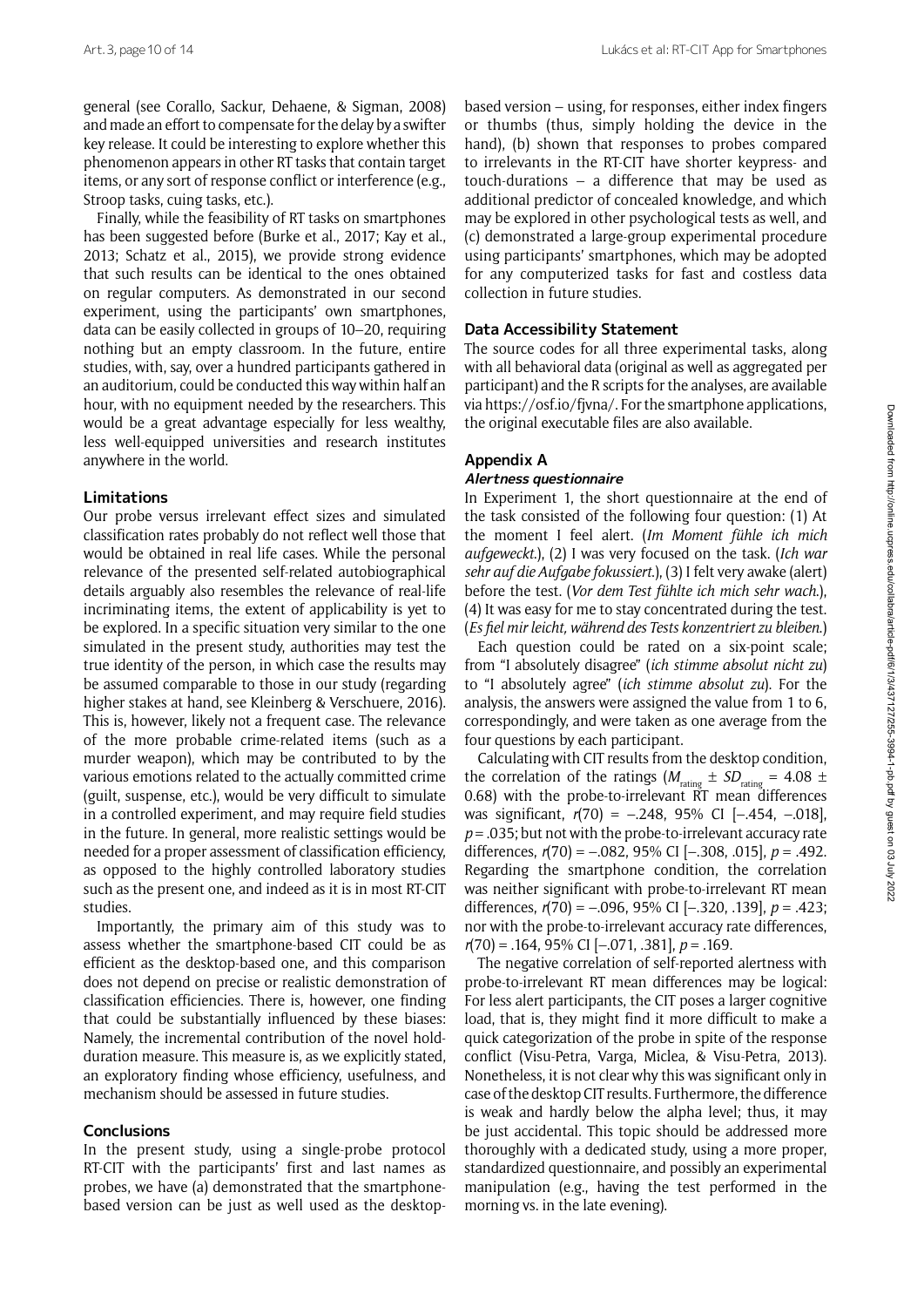# **Appendix B**

# **Screen size measure**

In Experiment 2, since participants used their own phones, we expected the screen sizes of the devices to vary to some small extent. This could not affect the outcome of our main results, since our study had a within-subject design. However, it still seemed worthwhile to record this data for potential exploratory analyses, in particular to see whether it has any effect on the CIT task's probe-to-irrelevant differences (as we preregistered it as a last secondary analysis). Therefore, the handout instruction sheet also included a printed but real size ruler with a corresponding grid (see via [https://osf.](https://osf.io/fjvna/) [io/fjvna/](https://osf.io/fjvna/)), which participants could use to measure the side lengths of their smartphone screens – by laying the paper's grid area over the screen, in which the screen margins (sides) were highlighted in red (via the CIT application), and could therefore be clearly seen through the paper. The entered numbers were double-checked by the experimenter before moving on to the CIT task.

Nonetheless, this was of very minor interest, and therefore it was noticed only after having collected data from 75 participants that the screen size information was not written out to the data file, and, hence, was lost for all these participants. This mistake was then immediately corrected, and, thus, these values were correctly saved for the remaining 41 participants. The related results below are reported with this partial data.

The correlation of the screen sizes ( $M_{size}$   $\pm$  *SD*<sub>size</sub> =  $76.43 \pm 9.89$  cm<sup>2</sup>) with the probe-to-irrelevant RT mean differences or accuracy rates were not significant in either condition: for RT means, with Index finger, *r*(39) = .237, 95% CI [–.126, .469], *p* = .237, with Thumb, *r*(39) = .159, 95% CI [–.156, .445], *p* = .320; for accuracy rates, with Index finger, *r*(39) = –.061, 95% CI [–.362, .252], *p* = .706, with Thumb, *r*(39) = –.098, 95% CI [–.393, .217], *p* = .544.

Our sample size and the corresponding statistical power are much less for this analysis than as originally calculated – however, since this comparison was not at all the main subject of our study, we simply report it here as a tentative supplementary information. In any case, while it cannot be ruled out that the device size affects results (see, e.g., Lakens, Schneider, Jostmann, & Schubert, 2011; Lin, 2013), this effect, as also supported to some extent by our present data, is very unlikely to be substantial for the relatively small variance between typical smartphone sizes. Nonetheless, this may also be addressed in the future with more direct manipulation: For example, a within-subject design, where each participant performs the CIT using a large, a medium size, and a small device.

# **Notes**

- <sup>1</sup> Of course, using the CIT does require the proper understanding of the method's rationale, in order to appropriately select test items and correctly interpret the results – which is, however, quite straightforward.
- $2$  We confirmed in a post-hoc analysis that, in the final dataset, the entered names were always identical in the Desktop and Smartphone tests.
- <sup>3</sup> In case of RT mean and accuracy rates, we did not include Trial Type as a factor, but, merely for simplicity

and clarity, we used (as preregistered) one probeto-irrelevant difference value instead of including probe and irrelevant results separately. (Note that separate inclusion of probe and irrelevant values gives identical results.) This was done because, unlike for hold-durations, there is ample unanimous evidence regarding the significant RT mean and accuracy rate differences between probes and irrelevants.

- <sup>4</sup> Variations of this procedure make very little difference in the obtained AUCs.
- <sup>5</sup> From another perspective, we can also say: We assume equivalence when the 90% CI of the effect size is within the specified bounds. The lower and upper limits of the 90% CI are therefore the points where the TOST test yields  $p = 0.05$  for the given comparison. Hence, with  $\alpha = 0.05$ , using any bound within these intervals will be statistically nonsignificant ( $p > .05$ ), while using any bound outside these intervals will be statistically significant (*p* < .05).
- <sup>6</sup> The pretest consisted merely of opening the application and then creating an email message via a button click inside the opened application.
- <sup>7</sup> To simplify both the development testing and the experiment procedure, we deployed the application for Android OS only. However, via the Ionic Framework, the same source code can just as well be deployed for iOS, or even for Microsoft Windows.
- <sup>8</sup> Same as in Experiment 1, our exclusion criteria were an accuracy rate not over 50% for targets or not over 75% for main items, but no one in Experiment 2 violated these rules.
- <sup>9</sup> If, on opening the application, internet connection was nonetheless detected, the participants were warned again automatically by an alert prompt within the application.
- <sup>10</sup> The use of the CIT in this context would be most straightforward when there is only one, or at least only few, suspected place(s) of origin (see various examples by, e.g., McNamara, Van Den Hazelkamp, & Verrips, 2016), which could then be used as probes. It is, however, theoretically also possible to simultaneously test for a larger number of items in an "unknown probe scenario," with all test items as potential probes (for details, see, e.g., Meixner & Rosenfeld, 2011), although the diagnostic accuracy of such a test is yet to be demonstrated.

# **Funding Information**

Gáspár Lukács is a recipient of a DOC Fellowship of the Austrian Academy of Sciences at the Institute for Basic Psychological Research and Research Methods at the University of Vienna.

# **Competing Interests**

The authors have no competing interests to declare.

# **Author Contributions**

Concept by B. K. and G. L.; study design and software by G. L.; acquisition of data by M. K. and G. L.; statistical analyses by G. L. and B. K.; manuscript drafted by G. L., revised by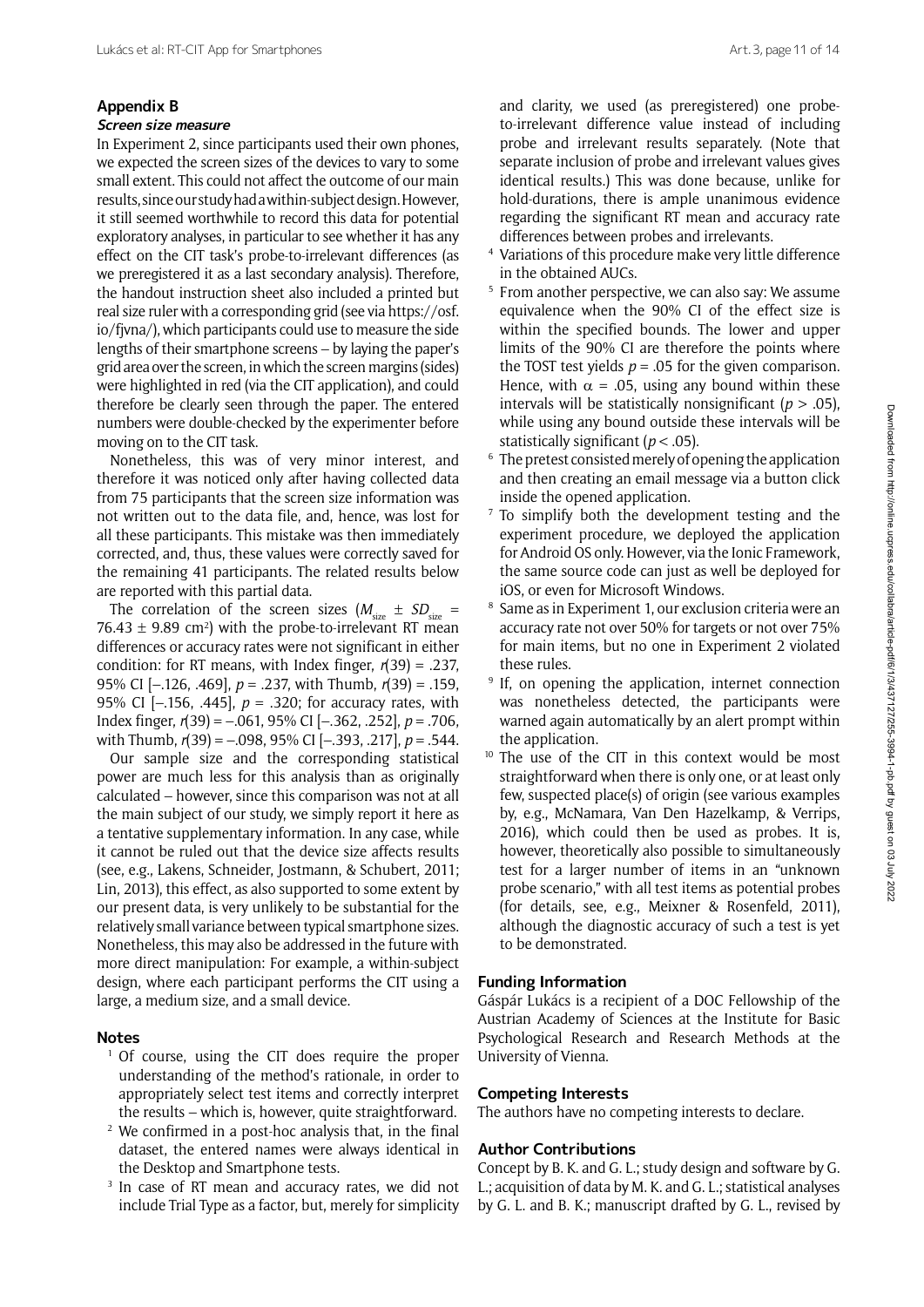U. A. and B. K, proofread by M. K. All authors approved the submitted version for publication.

# **References**

- **Azenkot, S.,** & **Zhai, S.** (2012). Touch behavior with different postures on soft smartphone keyboards. In *Proceedings of the 14th international conference on Human-computer interaction with mobile devices and services – Mobile HCI '12* (p. 251). San Francisco, California, USA: ACM Press. DOI: [https://doi.](https://doi.org/10.1145/2371574.2371612) [org/10.1145/2371574.2371612](https://doi.org/10.1145/2371574.2371612)
- **Bond, C. F.,** & **DePaulo, B. M.** (2006). Accuracy of deception judgments. *Personality and Social Psychology Review*, *10*(3), 214– 234. DOI: [https://doi.org/10.1207/s15327957pspr1003\\_2](https://doi.org/10.1207/s15327957pspr1003_2)
- **Bröhl, C., Mertens, A.,** & **Ziefle, M.** (2017). How do users interact with mobile devices? An analysis of handheld positions for different technology generations. In J. Zhou & G. Salvendy (Eds.), *Human aspects of IT for the aged population. Applications, services and contexts* (Vol. 10298, pp. 3–16). Cham, Germany: Springer International Publishing. DOI: [https://doi.](https://doi.org/10.1007/978-3-319-58536-9_1) [org/10.1007/978-3-319-58536-9\\_1](https://doi.org/10.1007/978-3-319-58536-9_1)
- **Brown, W.** (1910). Some experimental results in the correlation of mental abilities. *British Journal of Psychology, 1904–1920, 3*(3), 296–322. DOI: [https://](https://doi.org/10.1111/j.2044-8295.1910.tb00207.x) [doi.org/10.1111/j.2044-8295.1910.tb00207.x](https://doi.org/10.1111/j.2044-8295.1910.tb00207.x)
- **Burke, D., Linder, S., Hirsch, J., Dey, T., Kana, D., Ringenbach, S., … Alberts, J.** (2017). Characterizing information processing with a mobile device: Measurement of simple and choice reaction time. *Assessment*, *24*(7), 885–895. DOI: [https://doi.](https://doi.org/10.1177/1073191116633752) [org/10.1177/1073191116633752](https://doi.org/10.1177/1073191116633752)
- **Buschek, D., De Luca, A.,** & **Alt, F.** (2015). Improving accuracy, applicability and usability of keystroke biometrics on mobile touchscreen devices. In *Proceedings of the 33rd Annual ACM Conference on Human Factors in Computing Systems – CHI '15* (pp. 1393–1402). Seoul, Republic of Korea: ACM Press. DOI: [https://doi.org/10.1145/2702123.270](https://doi.org/10.1145/2702123.2702252) [2252](https://doi.org/10.1145/2702123.2702252)
- **Buschek, D., De Luca, A.,** & **Alt, F.** (2016). Evaluating the influence of targets and hand postures on touch-based behavioural biometrics. In *Proceedings of the 2016 CHI Conference on Human Factors in Computing Systems – CHI '16* (pp. 1349–1361). Santa Clara, California, USA: ACM Press. DOI: [https://doi.](https://doi.org/10.1145/2858036.2858165) [org/10.1145/2858036.2858165](https://doi.org/10.1145/2858036.2858165)
- **Corallo, G., Sackur, J., Dehaene, S.,** & **Sigman, M.** (2008). Limits on introspection: Distorted subjective time during the dual-task bottleneck. *Psychological Science, 19*, 1110 –1117. DOI: [https://doi.](https://doi.org/10.1111/j.1467-9280.2008.02211.x) [org/10.1111/j.1467-9280.2008.02211.x](https://doi.org/10.1111/j.1467-9280.2008.02211.x)
- **Dedman, B.** (2008, April 9). New anti-terror weapon: Handheld lie detector. *NBC News*. Retrieved from [http://](http://www.nbcnews.com/id/23926278/ns/world_news-terrorism/t/new-anti-terror-weapon-hand-held-lie-detector/) [www.nbcnews.com/id/23926278/ns/world\\_news](http://www.nbcnews.com/id/23926278/ns/world_news-terrorism/t/new-anti-terror-weapon-hand-held-lie-detector/)[terrorism/t/new-anti-terror-weapon-hand-held-lie-detector/](http://www.nbcnews.com/id/23926278/ns/world_news-terrorism/t/new-anti-terror-weapon-hand-held-lie-detector/)
- **Delacre, M., Lakens, D.,** & **Leys, C.** (2017). Why psychologists should by default use Welch's *t*-test instead of Student's *t*-test. *International Review of Social Psychology*, *30*(1), 92. DOI: [https://doi.org/10.5334/](https://doi.org/10.5334/irsp.82) [irsp.82](https://doi.org/10.5334/irsp.82)
- **Eisinga, R., Grotenhuis, M. te,** & **Pelzer, B.** (2013). The reliability of a two-item scale: Pearson, Cronbach, or Spearman-Brown? *International Journal of Public Health, 58*(4), 637–642. DOI: [https://doi.org/10.1007/](https://doi.org/10.1007/s00038-012-0416-3) [s00038-012-0416-3](https://doi.org/10.1007/s00038-012-0416-3)
- **Foss, D. J.** (1982). A discourse on semantic priming. *Cognitive Psychology, 14*(4), 590–607. DOI: [https://doi.](https://doi.org/10.1016/0010-0285(82)90020-2) [org/10.1016/0010-0285\(82\)90020-2](https://doi.org/10.1016/0010-0285(82)90020-2)
- **Foster, E. D.,** & **Deardorff, A.** (2017). Open Science Framework (OSF). *Journal of the Medical Library Association*, *105*(2). DOI:<https://doi.org/10.5195/JMLA.2017.88>
- **Goel, M., Jansen, A., Mandel, T., Patel, S. N.,** & **Wobbrock, J. O.** (2013). ContextType: Using hand posture information to improve mobile touch screen text entry. In *Proceedings of the SIGCHI Conference on Human Factors in Computing Systems – CHI '13* (p. 2795). Paris, France: ACM Press. DOI: [https://doi.](https://doi.org/10.1145/2470654.2481386) [org/10.1145/2470654.2481386](https://doi.org/10.1145/2470654.2481386)
- **Gordon, N. J.** (2017). *Essentials of polygraph and polygraph testing*. Boca Raton, FL: CRC Press, Taylor & Francis Group. DOI: [https://doi.](https://doi.org/10.1201/9781315438641) [org/10.1201/9781315438641](https://doi.org/10.1201/9781315438641)
- **Hartwig, M.,** & **Bond, C. F.** (2011). Why do lie-catchers fail? A lens model meta-analysis of human lie judgments. *Psychological Bulletin*, *137*(4), 643–659. DOI: [https://](https://doi.org/10.1037/a0023589) [doi.org/10.1037/a0023589](https://doi.org/10.1037/a0023589)
- **Jarosz, A. F.,** & **Wiley, J.** (2014). What are the odds? A practical guide to computing and reporting Bayes factors. *The Journal of Problem Solving*, *7*(1), 2–9. DOI: <https://doi.org/10.7771/1932-6246.1167>
- **Jeffreys, H.** (1961). *Theory of probability* (3rd ed.). Oxford, England: Clarendon Press.
- **Kay, M., Rector, K., Consolvo, S., Greenstein, B., Wobbrock, J., Watson, N.,** & **Kientz, J.** (2013). PVT-Touch: Adapting a reaction time test for touchscreen devices. In *Proceedings of the ICTs for improving Patients Rehabilitation Research Techniques*. Venice, Italy: IEEE. DOI: [https://doi.org/10.4108/icst.](https://doi.org/10.4108/icst.pervasivehealth.2013.252078) [pervasivehealth.2013.252078](https://doi.org/10.4108/icst.pervasivehealth.2013.252078)
- **Kelley, K.** (2019). MBESS: The MBESS R Package. *R package version 4.5.1*. Retrieved from [https://CRAN.R-project.](https://CRAN.R-project.org/package=MBESS) [org/package=MBESS](https://CRAN.R-project.org/package=MBESS)
- **Khandeparkar, A., Gupta, R.,** & **Sindhya, B.** (2015). An introduction to hybrid platform mobile application development. *International Journal of Computer Applications*, *118*(15), 31–33. DOI: [https://doi.](https://doi.org/10.5120/20824-3463) [org/10.5120/20824-3463](https://doi.org/10.5120/20824-3463)
- **Kleinberg, B.,** & **Verschuere, B.** (2015). Memory detection 2.0: The first web-based memory detection test. *PLOS ONE, 10*(4), e0118715. DOI: [https://doi.org/10.1371/](https://doi.org/10.1371/journal.pone.0118715) [journal.pone.0118715](https://doi.org/10.1371/journal.pone.0118715)
- **Kleinberg, B.,** & **Verschuere, B.** (2016). The role of motivation to avoid detection in reaction time-based concealed information detection. *Journal of Applied Research in Memory and Cognition*, *5*(1), 43–51. DOI: <https://doi.org/10.1016/j.jarmac.2015.11.004>
- **Krapohl, D. J.** (2011). Limitations of the Concealed Information Test in criminal cases. In B. Verschuere, G. Ben-Shakhar & E. Meijer (Eds.), *Memory Detection* (pp. 151–170). Cambridge, England: Cambridge University Press. Retrieved from [http://ebooks.](http://ebooks.cambridge.org/ref/id/CBO9780511975196A022)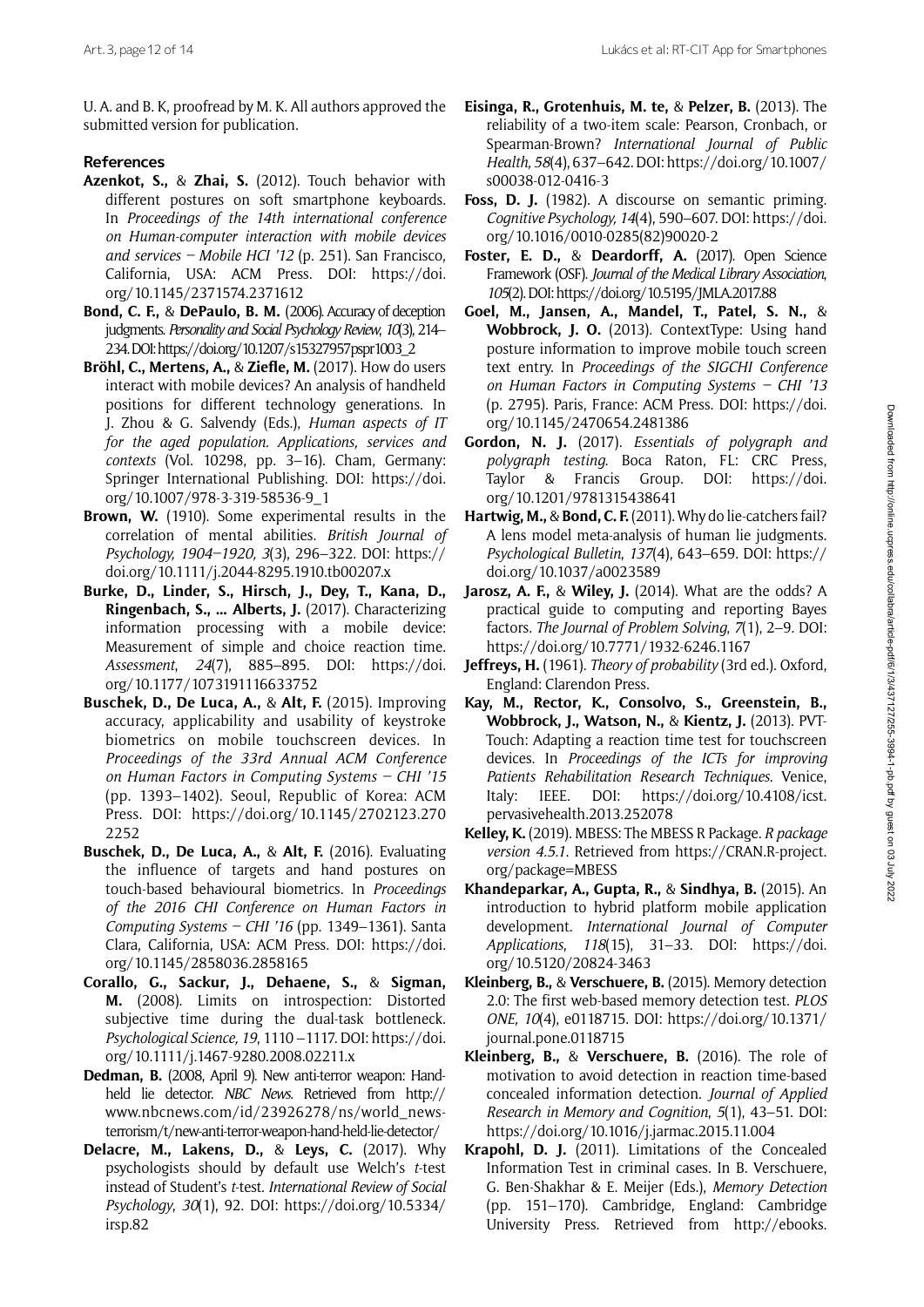[cambridge.org/ref/id/CBO9780511975196A022](http://ebooks.cambridge.org/ref/id/CBO9780511975196A022). DOI: <https://doi.org/10.1017/CBO9780511975196.009>

- **Kraut, R.** (1980). Humans as lie detectors. *Journal of Communication*, *30*(4), 209–218. DOI: [https://doi.](https://doi.org/10.1111/j.1460-2466.1980.tb02030.x) [org/10.1111/j.1460-2466.1980.tb02030.x](https://doi.org/10.1111/j.1460-2466.1980.tb02030.x)
- **Lakens, D.** (2013). Calculating and reporting effect sizes to facilitate cumulative science: a practical primer for t-tests and ANOVAs. *Frontiers in Psychology*, *4*, 863. DOI:<https://doi.org/10.3389/fpsyg.2013.00863>
- **Lakens, D.** (2017). Equivalence tests: A practical primer for *t* tests, correlations, and meta-analyses. *Social Psychological and Personality Science*, *8*(4), 355–362. DOI:<https://doi.org/10.1177/1948550617697177>
- **Lakens, D., Schneider, I. K., Jostmann, N. B.,** & **Schubert, T. W.** (2011). Telling things apart: The distance between response keys influences categorization times. *Psychological Science*, *22*(7), 887–890. DOI: <https://doi.org/10.1177/0956797611412391>
- **Lawrence, M. A.** (2016). Ez: Easy analysis and visualization of factorial experiments. *R package version 4.4-0*. Retrieved from [https://CRAN.R-project.org/](https://CRAN.R-project.org/package=ez) [package=ez](https://CRAN.R-project.org/package=ez)
- **Lehmann, F.,** & **Kipp, M.** (2018). How to hold your phone when tapping: A comparative study of performance, precision, and errors. In *Proceedings of the 2018 ACM International Conference on Interactive Surfaces and Spaces – ISS '18* (pp. 115–127). Tokyo, Japan: ACM Press. DOI:<https://doi.org/10.1145/3279778.3279791>
- **Lin, Y.-C.** (2013). The relationship between touchscreen sizes of smartphones and hand dimensions. In C. Stephanidis & M. Antona (Eds.), *Universal Access in Human-Computer Interaction. Applications and Services for Quality of Life* (Vol. 8011, pp. 643–650). Berlin, Germany: Springer Berlin Heidelberg. DOI: [https://doi.org/10.1007/978-3-642-39194-1\\_74](https://doi.org/10.1007/978-3-642-39194-1_74)
- **Lukács, G.** (2019). neatStats: An R Package for neat and painless statistical reporting. *R package version 0.3.1*. Retrieved from<https://github.com/gasparl/neatstats>
- **Lukács, G.,** & **Ansorge, U.** (2019a). Information leakage in the Response Time-Based Concealed Information Test. *Applied Cognitive Psychology*. DOI: [https://doi.](https://doi.org/10.1002/acp.3565) [org/10.1002/acp.3565](https://doi.org/10.1002/acp.3565)
- **Lukács, G.,** & **Ansorge, U.** (2019b). Methodological improvements of the association-based concealed information test. *Acta Psychologica*, *194*, 7–16. DOI: <https://doi.org/10.1016/j.actpsy.2019.01.010>
- **Lukács, G., Gula, B., Szegedi-Hallgató, E.,** & **Csifcsák, G.** (2017). Association-based Concealed Information Test: A novel reaction time-based deception detection method. *Journal of Applied Research in Memory and Cognition*, *6*(3), 283–294. DOI: [https://doi.](https://doi.org/10.1016/j.jarmac.2017.06.001) [org/10.1016/j.jarmac.2017.06.001](https://doi.org/10.1016/j.jarmac.2017.06.001)
- **Lukács, G., Kleinberg, B.,** & **Verschuere, B.** (2017). Familiarity-related fillers improve the validity of reaction time-based memory detection. *Journal of Applied Research in Memory and Cognition*, *6*(3), 295–305. DOI: [https://doi.org/10.1016/j.](https://doi.org/10.1016/j.jarmac.2017.01.013) [jarmac.2017.01.013](https://doi.org/10.1016/j.jarmac.2017.01.013)
- **Lykken, D. T.** (1959). The GSR in the detection of guilt. *Journal of Applied Psychology*, *43*(6), 385–388. DOI: <https://doi.org/10.1037/h0046060>
- **Makowski, D., Ben-Shachar, M.,** & **Lüdecke, D.** (2019). bayestestR: Describing effects and their uncertainty, existence and significance within the Bayesian framework. *Journal of Open Source Software, 4*(40), 1541. DOI: <https://doi.org/10.21105/joss.01541>
- **Meijer, E. H., Selle, N. K., Elber, L.,** & **Ben-Shakhar, G.** (2014). Memory detection with the Concealed Information Test: A meta analysis of skin conductance, respiration, heart rate, and P300 data: CIT meta-analysis of SCR, respiration, HR, and P300. *Psychophysiology*, *51*(9), 879–904. DOI: <https://doi.org/10.1111/psyp.12239>
- **Meixner, J. B.,** & **Rosenfeld, J. P.** (2011). A mock terrorism application of the P300-based concealed information test. *Psychophysiology, 48*(2), 149–154. DOI: [https://](https://doi.org/10.1111/j.1469-8986.2010.01050.x) [doi.org/10.1111/j.1469-8986.2010.01050.x](https://doi.org/10.1111/j.1469-8986.2010.01050.x)
- **Meyer, D. E.,** & **Schvaneveldt, R. W.** (1971). Facilitation in recognizing pairs of words: Evidence of a dependence between retrieval operations. *Journal of Experimental Psychology, 90*(2), 227–234. DOI: [https://doi.](https://doi.org/10.1037/h0031564) [org/10.1037/h0031564](https://doi.org/10.1037/h0031564)
- **Morey, R. D.,** & **Rouder, J. N.** (2018). BayesFactor: Computation of Bayes factors for common designs. *R package version 0.9.12-4.2*. Retrieved from [https://](https://CRAN.R-project.org/package=BayesFactor) [CRAN.R-project.org/package=BayesFactor](https://CRAN.R-project.org/package=BayesFactor)
- **National Research Council.** (2010). *Field evaluation in the intelligence and counterintelligence context: Workshop summary*. Washington, DC: National Academies Press. DOI:<https://doi.org/10.17226/12854>
- **Noordraven, E.,** & **Verschuere, B.** (2013). Predicting the sensitivity of the reaction time-based Concealed Information Test. *Applied Cognitive Psychology*, *27*(3), 328–335. DOI:<https://doi.org/10.1002/acp.2910>
- **Ogawa, T., Matsuda, I., Tsuneoka, M.,** & **Verschuere, B.** (2015). The concealed information test in the laboratory versus Japanese field practice: Bridging the scientist-practitioner gap. *Archives of Forensic Psychology, 1*(2), 16–27.
- **Podlesny, J. A.** (2003). A paucity of operable case facts restricts applicability of the Guilty Knowledge Technique in FBI criminal polygraph examinations. *Forensic Science Communications, 5*(3).
- **R Core Team.** (2019). R: A language and environment for statistical computing. R Foundation for Statistical Computing, Vienna, Austria. Retrieved from [https://](https://www.R-project.org/) [www.R-project.org/](https://www.R-project.org/)
- **Reimers, S.,** & **Stewart, N.** (2015). Presentation and response timing accuracy in Adobe Flash and HTML5/JavaScript Web experiments. *Behavior Research Methods*, *47*(2), 309–327. DOI: [https://doi.](https://doi.org/10.3758/s13428-014-0471-1) [org/10.3758/s13428-014-0471-1](https://doi.org/10.3758/s13428-014-0471-1)
- **Rice, M. E.,** & **Harris, G. T.** (2005). Comparing effect sizes in follow-up studies: ROC area, Cohen's *d*, and *r*. *Law and Human Behavior*, *29*(5), 615–620. DOI: [https://](https://doi.org/10.1007/s10979-005-6832-7) [doi.org/10.1007/s10979-005-6832-7](https://doi.org/10.1007/s10979-005-6832-7)
- **Schatz, P., Ybarra, V.,** & **Leitner, D.** (2015). Validating the accuracy of reaction time assessment on computerbased tablet devices. *Assessment*, *22*(4), 405–410. DOI: <https://doi.org/10.1177/1073191114566622>
- **Schuirmann, D. J.** (1987). A comparison of the Two One-Sided Tests Procedure and the Power Approach for assessing the equivalence of average bioavailability.